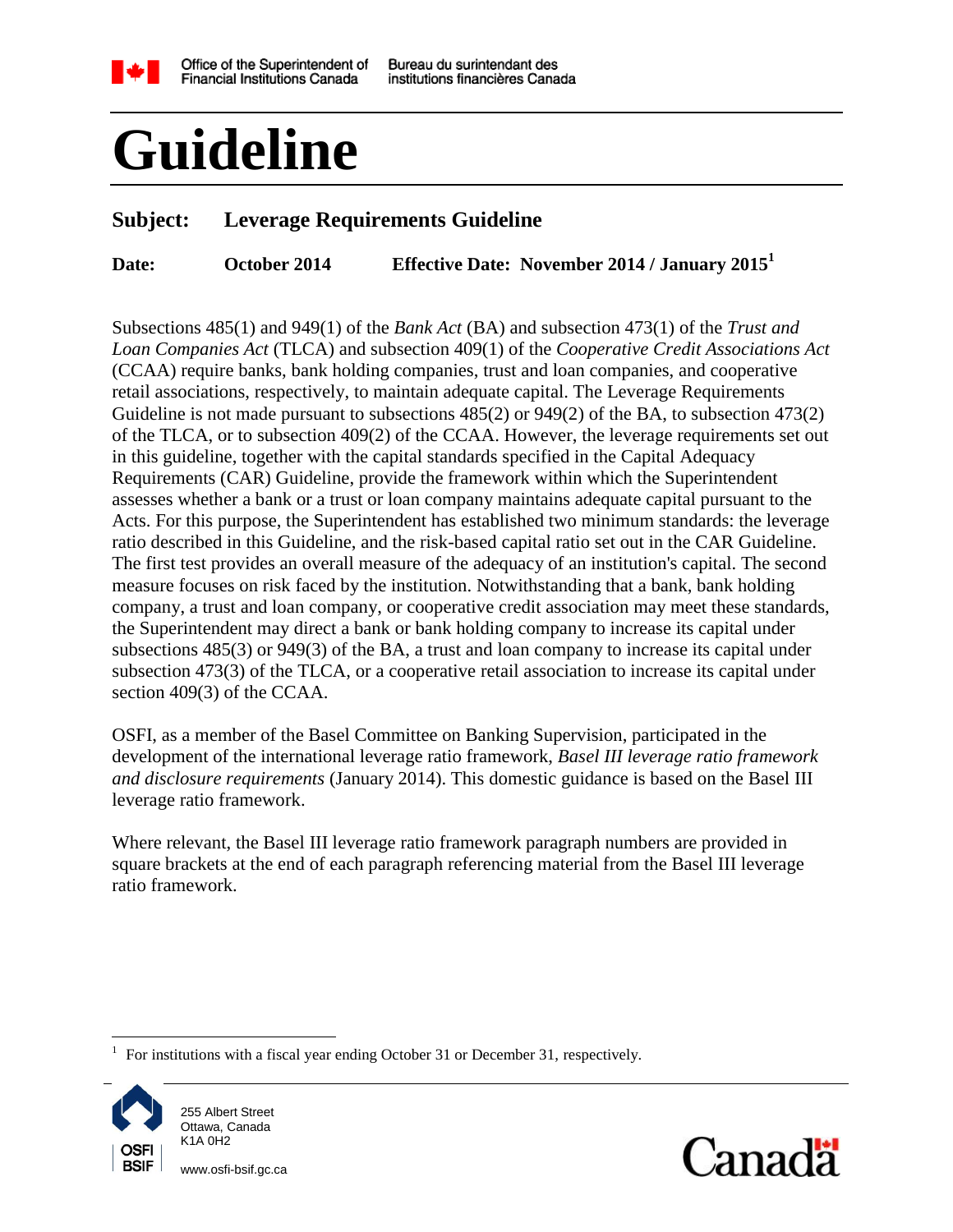## **Table of Contents**

<span id="page-1-0"></span>

| (iv) Institution acting as an agent providing an indemnity for credit risk 19 |  |
|-------------------------------------------------------------------------------|--|
|                                                                               |  |

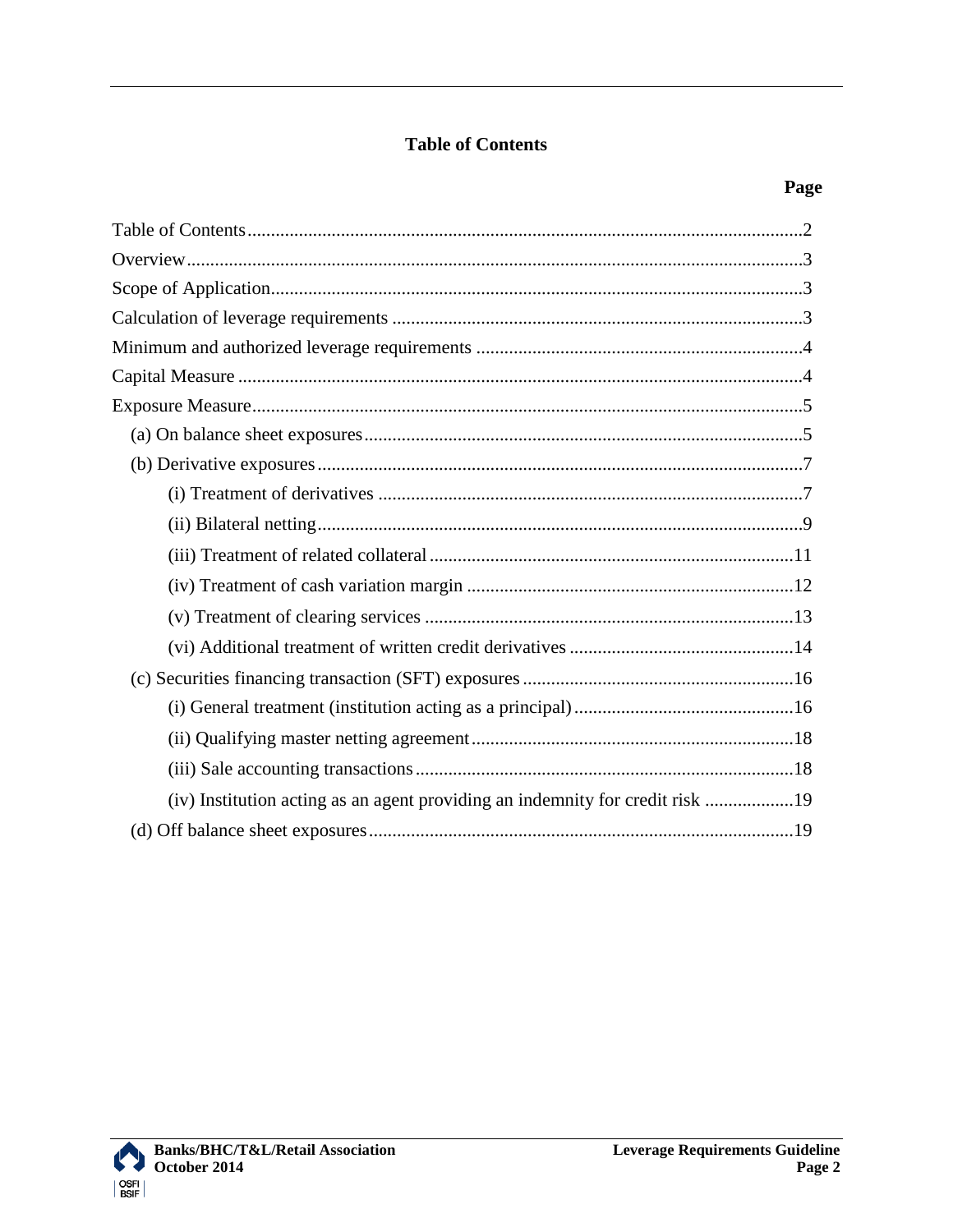# <span id="page-2-0"></span>**Overview**

<span id="page-2-3"></span>1. Outlined below are the leverage requirements for banks, federally regulated trust or loan companies and cooperative retail associations, and for bank holding companies incorporated or formed under Part XV of the *Bank Act*, collectively referred to as "institutions".

2. Parts of this guideline are drawn from the Basel Committee on Banking Supervision (BCBS) Basel III leverage ratio framework, entitled: *Basel III leverage ratio framework and disclosure requirements* (January 2014) and the BCBS *Frequently asked questions on the Basel III leverage ratio framework* (October 2014). For reference, the Basel text paragraph numbers and FAQ page numbers that are associated with the text appearing in this guideline are indicated in square brackets at the end of each paragraph<sup>2</sup>. OSFI will review and update this guideline on a regular basis, as appropriate, to incorporate any changes adopted by the BCBS and agreed to by OSFI as a member of the BCBS.

# <span id="page-2-1"></span>**Scope of Application**

<span id="page-2-5"></span>3. These leverage requirements apply on a consolidated basis and apply to all institutions as defined in paragraph [1](#page-2-3) above<sup>3</sup>. The consolidated entity includes all subsidiaries except insurance subsidiaries. This is consistent with the scope of regulatory consolidation used under the risk-based capital framework as set out in Section 1.1 of OSFI"s Capital Adequacy Requirements (CAR) Guideline. [BCBS Jan 2014 par 8]

<span id="page-2-4"></span>4. *Treatment of investments in the capital of banking, financial, insurance and commercial entities that are outside the regulatory scope of consolidation*: where a banking, financial, insurance or commercial entity is outside the scope of regulatory consolidation, only the investment in the capital of such entities (i.e., only the carrying value of the investment, as opposed to the underlying assets and other exposures of the investee) is to be included in the leverage ratio exposure measure. However, investments in the capital of such entities that are deducted from Tier 1 capital as set out in paragraph [15](#page-4-2) may be excluded from the leverage ratio exposure measure. [BCBS Jan 2014 par 9]

# <span id="page-2-2"></span>**Calculation of leverage requirements**

5. The leverage ratio is defined as the capital measure (the numerator) divided by the exposure measure (the denominator), with this ratio expressed as a percentage:

Leverage ratio  $=$  Capital Measure

Exposure Measure [BCBS Jan 2014 par 6]

<sup>&</sup>lt;sup>3</sup> This includes "institutions" that are subsidiaries of other Federally Regulated Financial Institutions (FRFIs). Foreign bank branches are not subject to this guideline.



 $\frac{1}{2}$ Following the format: [BCBS Jan 2014 par xx] and [BCBS FAQ #x, page x]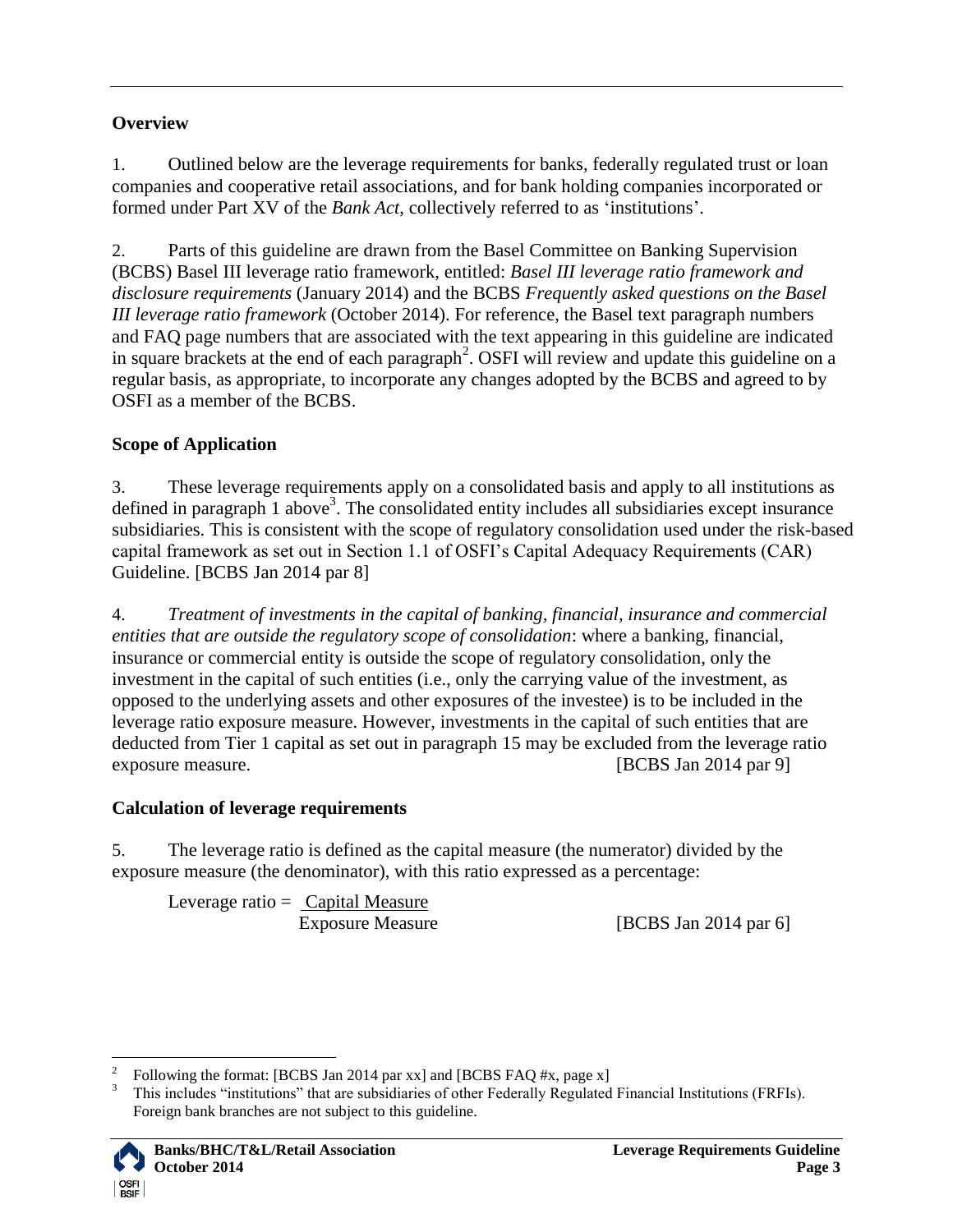## <span id="page-3-0"></span>**Minimum and authorized leverage requirements**

6. Beginning in Q1 2015, institutions will be expected to maintain a leverage ratio that meets or exceeds 3% at all times. The Superintendent will also prescribe authorized leverage ratio requirements for individual institutions. Authorized leverage ratios, which will take effect in Q1 2015, will be communicated to individual institutions on a bilateral basis. The authorized leverage ratio is considered supervisory information and is not permitted to be disclosed under the *Supervisory Information Regulations<sup>4</sup> .*

7. When setting authorized leverage ratios and when assessing whether an increase or a decrease in the institution's authorized leverage ratio is appropriate, OSFI will take into account the following factors:

- the potential impact of the change in the leverage ratio on the institution's risk-based capital ratios compared to internal targets and OSFI targets;
- the effectiveness of operational management and oversight functions;
- the adequacy of capital and liquidity management processes and procedures;
- $\bullet$  the intervention history<sup>5</sup> of the institution;
- the institution's risk profile and business lines (including diversification of exposures); and
- the institution's strategic and business plans.

8. Requests for decreases in authorized leverage ratios should be addressed to the Legislation and Approvals Division<sup>6</sup>, with a copy to the Relationship Manager, and should also include a business case that, at a minimum, sets out:

- the reason why a decrease is requested;
- financial projections, including growth by business line; and
- the expected impact of the projected growth on profitability, liquidity, and risk-based capital ratios.

9. As part of its intervention strategy for institutions, OSFI may increase the institution"s authorized leverage ratio and, if so, may require the institution to file with OSFI an action plan for achieving the higher authorized level.

# <span id="page-3-1"></span>**Capital Measure**

10. The capital measure used for the leverage ratio is the all-in Tier 1 capital of the institution as defined in Chapter 2 of the CAR Guideline. Therefore, the capital measure used for the

Managing Director, Approvals and Precedents, [approvalsandprecedents@osfi-bsif.gc.ca.](mailto:approvalsandprecedents@osfi-bsif.gc.ca)



 $\overline{a}$ 4 [Supervisory Information \(Banks\) Regulations,](http://www.laws.justice.gc.ca/eng/regulations/SOR-2001-59) [Supervisory Information \(Trust and Loan Companies\)](http://www.laws.justice.gc.ca/eng/regulations/SOR-2001-55) 

[Regulations,](http://www.laws.justice.gc.ca/eng/regulations/SOR-2001-55) [Supervisory Information \(Cooperative Credit Associations\) Regulations](http://www.laws.justice.gc.ca/eng/regulations/SOR-2001-57)

<sup>&</sup>lt;sup>5</sup><br><sup>5</sup> Refer to the *Guide to Intervention for Federal Financial Institutions*.<br><sup>6</sup> Managing Director, Approvals and Procedents, approvals addressed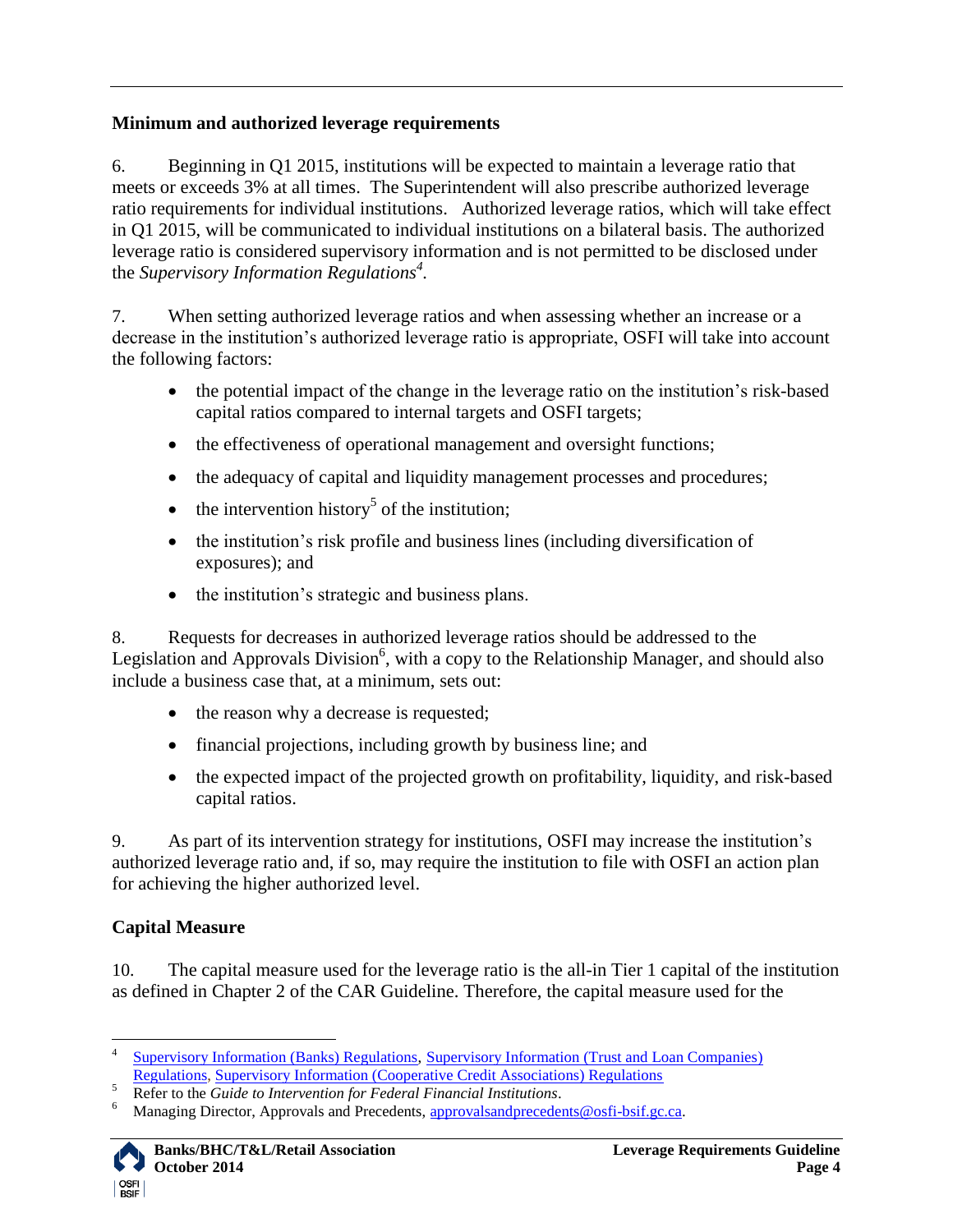leverage ratio at any particular point in time is the all-in Tier 1 capital measure applying at that time under the risk-based capital framework. [BCBS Jan 2014 par 10]

# <span id="page-4-0"></span>**Exposure Measure**

11. The exposure measure for the leverage ratio should generally follow the accounting value, subject to the following:

- on-balance sheet, non-derivative exposures are included in the exposure measure net of individual or collective allowances or accounting valuation adjustments (e.g., accounting credit valuation adjustments);
- netting of loans and deposits is not allowed.

[BCBS Jan 2014 par 12]

12. Unless specified differently in this guideline, institutions must not take account of physical or financial collateral, guarantees or other credit risk mitigation techniques to reduce the exposure measure. [BCBS Jan 2014 par 13]

13. An institution"s total exposure measure is the sum of the following exposures: (a) onbalance sheet exposures; (b) derivative exposures; (c) securities financing transaction (SFT) exposures; and (d) off-balance sheet (OBS) items. The specific treatments for these four main exposure types are defined below. [BCBS Jan 2014 par 14]

# <span id="page-4-1"></span>*(a) On balance sheet exposures*

14. Institutions must include all balance sheet assets in their exposure measure, including onbalance sheet derivatives collateral and collateral for SFTs, with the exception of on-balance sheet derivative and SFT assets that are covered in paragraphs [21](#page-6-2) to [56](#page-18-2) below. [BCBS Jan 2014 par 15]

<span id="page-4-2"></span>15. However, to ensure consistency, balance sheet assets deducted from Tier 1 capital (as set out in section 2.3 of the CAR Guideline) may be deducted from the exposure measure. Two examples follow:

- Where a banking, financial or insurance entity is not included in the regulatory scope of consolidation as set out in paragraph [4](#page-2-4) of this guideline, the amount of any investment in the capital of that entity that is totally or partially deducted from CET1 capital or from Additional Tier 1 capital of the institution following the corresponding deduction approach in paragraphs 70 to 78 of Chapter 2 of the CAR Guideline must also be deducted from the exposure measure.
- For institutions using the internal ratings-based (IRB) approach to determining capital requirements for credit risk, paragraph 57 of Chapter 2 of the CAR Guideline requires any shortfall in the stock of eligible provisions relative to expected losses to be deducted from CET1 capital. The same amount must be deducted from the exposure measure.

[BCBS Jan 2014 par 16]

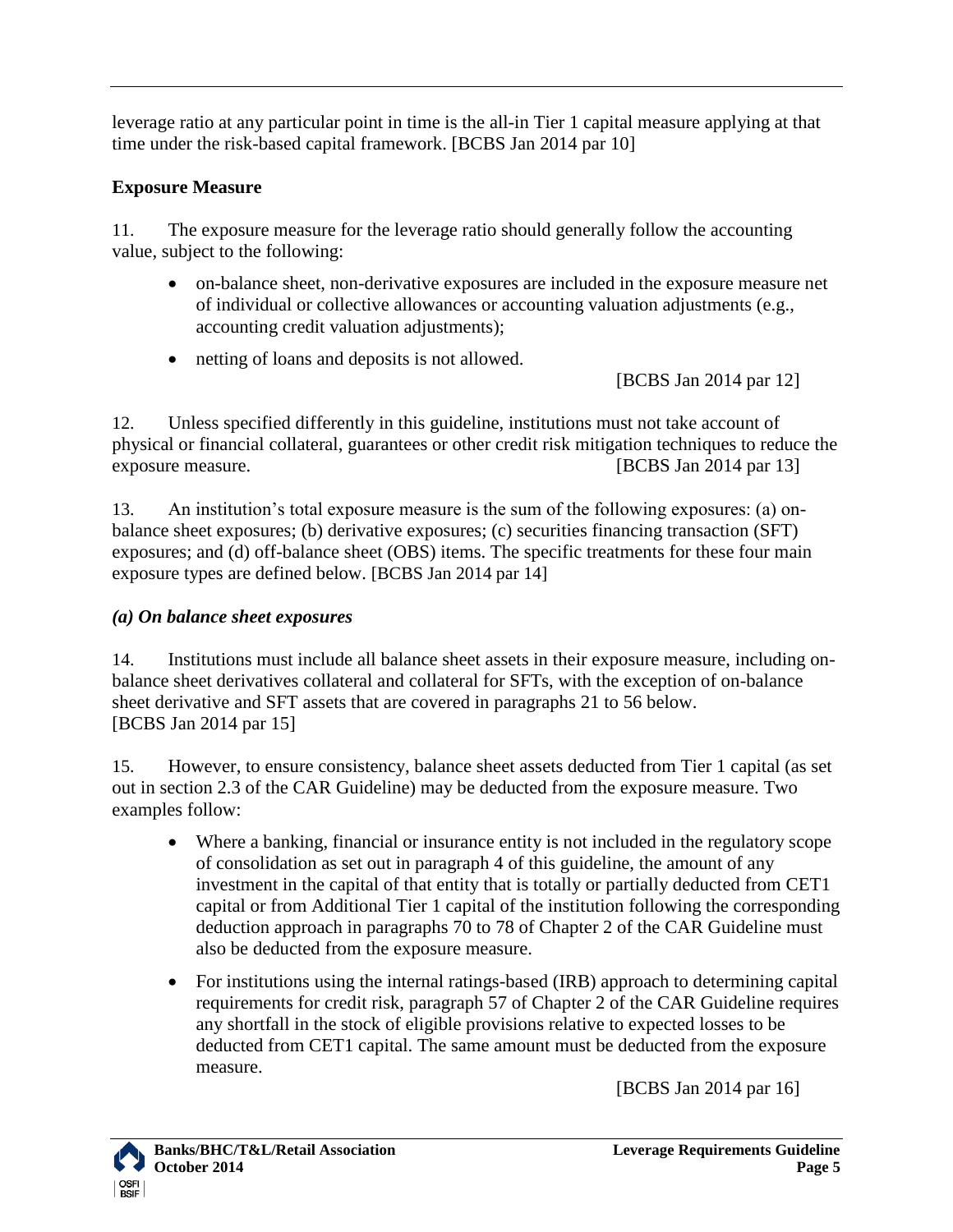16. Liability items must not be deducted from the measure of exposure. For example, gains/losses on fair valued liabilities or accounting valuation adjustments on derivative liabilities due to changes in the institution"s own credit risk as described in paragraph 59 of the Chapter 2 of the CAR Guideline must not be deducted from the exposure measure. [BCBS Jan 2014 par 17]

17. Securitization exposures which are not derecognized or which are not exempted from consolidation under applicable accounting standards (e.g., IFRS) should be included in the exposure measure<sup>7</sup>. Furthermore, irrespective of the accounting standards' determination of what is on the balance sheet, the exposure measure should reflect the originator's exposure as a result of the securitization. Where the originator"s balance sheet exposure is not deemed to be materially reduced by the securitization, inclusion in the exposure measure may be appropriate, irrespective of the accounting treatment.

18. OSFI is generally of the view that where derecognition is achieved as a result of the institution demonstrating to its auditors that substantially all of the risks and rewards have been transferred under IFRS, exclusion from the exposure measure is appropriate unless other exceptional circumstances exist. Where it is not evident that substantially all of the risks and rewards have been transferred and the derecognition test is passed based on the seller demonstrating that control of the asset has been relinquished, an institution will be expected to include derecognized assets in the exposure measure unless otherwise instructed by OSFI, following a case-specific assessment of the institution"s submission indicating how its balance sheet risks have been materially reduced.

# *Specific cases where OSFI guidance has been provided*

<span id="page-5-0"></span>19. In the case of mortgage whole loan sale transactions having the following characteristics, the balance sheet exposure will be considered to be substantially reduced and the institution will not be required to include sold loans in the exposure measure.

- a) The mortgages are insured by CMHC or a private insurer recognized by the *Protection of Residential Mortgage or Hypothecary Insurance Act*;
- b) The institution has retained the option, not the obligation to repurchase the mortgages at par from the investor at the end of their contractual term.;
- c) The institution may continue to administer and service mortgages for the investor following the sale but the institution is not obligated to advance uncollected mortgage payments on account of delinquent or defaulted mortgages; and
- d) The investor has the right to sell the mortgages to a third party at any time.

<sup>7</sup> The grandfathering treatment of mortgages sold through Canada Mortgage Housing Corporation (CMHC) programs (which includes National Housing Act Mortgage-Backed Securities (NHA MBS) and Canada Mortgage Bond (CMB) Programs, as well as Insured Mortgage Purchase Program (IMPP)) permitted under OSFI"s March 2010 Advisory *Conversion to International Financial Reporting Standards (IFRSs) by Federally Regulated Entities* where such assets were excluded from the ACM is permitted under the leverage ratio.

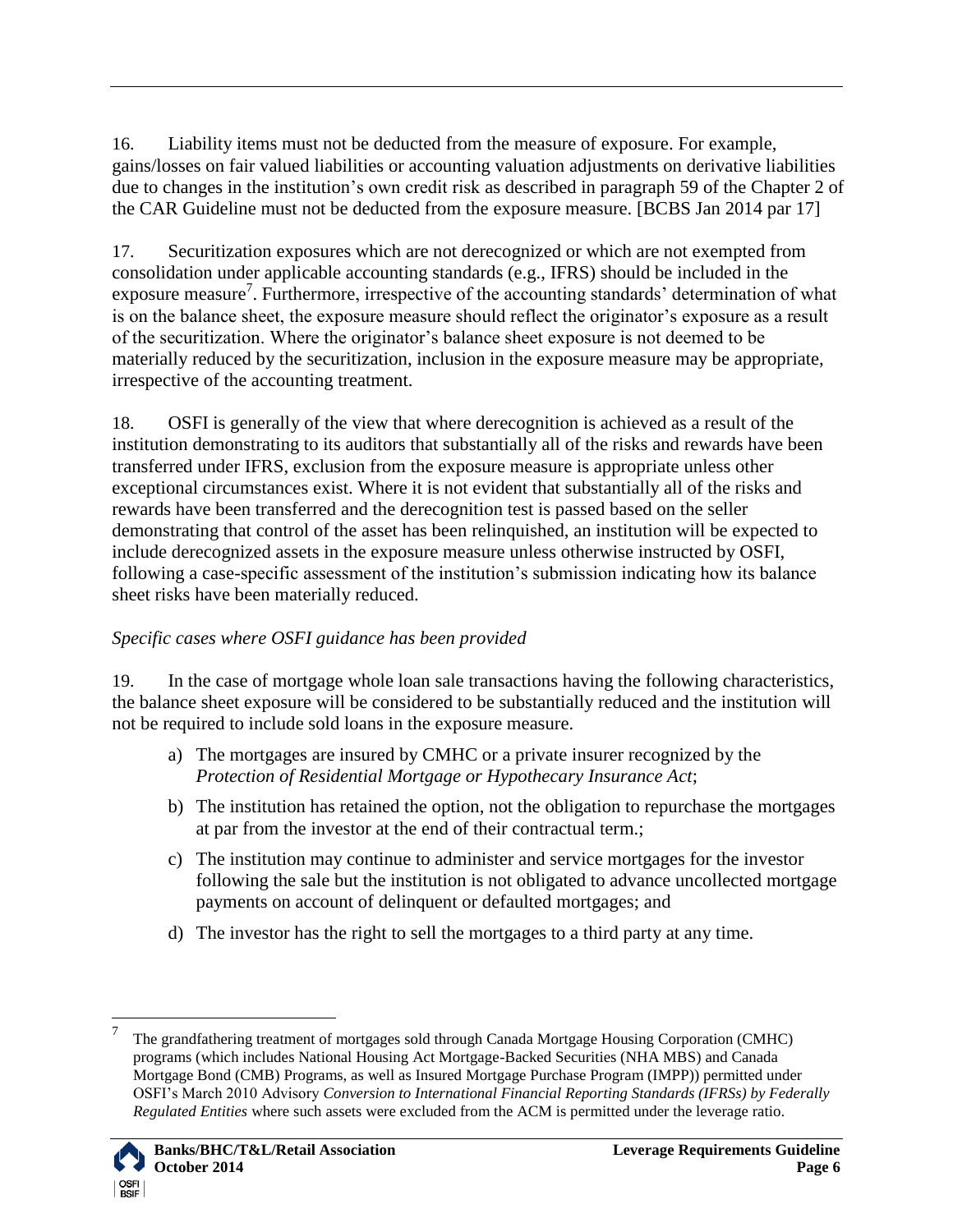20. Mortgage insured as per paragraph [19\(](#page-5-0)a) above for their whole life, that have been pooled and sold as *National Housing Act* Mortgage Backed Securities (NHA MBS or NHA MBS Program) and derecognized under IFRS following a transaction with a third party with respect to the institution"s retained interest in any excess spread, can be excluded from the exposure measure. Such exclusion is subject to the institution obtaining written confirmation from CMHC that CMHC does not object to the institution proceeding with such a transaction or similar transactions. However, recognizing the potential liquidity constraints imposed by the NHA MBS Program on institutions in a stressed environment, institutions must be able to demonstrate alignment with OSFI"s B-6 Liquidity Guideline, Liquidity Adequacy Requirements Guideline, and other liquidity requirements as necessary and/or specified by OSFI. This includes institutions having in place appropriate liquidity plans that demonstrate the management of liquidity risks, including an appropriate laddering of the scheduled maturities for all outstanding NHA MBS and on-going tracking of cash flows against those plans.

## <span id="page-6-0"></span>*(b) Derivative exposures*

## <span id="page-6-1"></span>*(i) Treatment of derivatives*

<span id="page-6-2"></span>21. Derivatives create two types of exposure: (a) an exposure arising from the underlying of the derivative contract; and (b) a counterparty credit risk (CCR) exposure. This guideline uses the method set out below to capture both of these exposure types. [BCBS Jan 2014 par 18]

<span id="page-6-3"></span>22. Institutions must calculate their derivative exposures<sup>8</sup>, including where an institution sells protection using a credit derivative, as the replacement cost  $(RC)^9$  for the current exposure plus an add-on for potential future exposure (PFE), as described in paragraph [28.](#page-8-1) If the derivative exposure is covered by an eligible bilateral netting contract as specified in paragraphs [31](#page-8-2) and [32,](#page-9-0) an alternative treatment may be applied.<sup>10</sup> Written credit derivatives are subject to an additional treatment, as set out in paragraphs [44](#page-13-1) to [48](#page-14-0) below. [BCBS Jan 2014 par 19]

23. For a single derivative exposure not covered by an eligible bilateral netting contract as specified in paragraphs [31](#page-8-2) and [32](#page-9-0) of this guideline, the amount to be included in the exposure measure is determined as follows:

<sup>&</sup>lt;sup>10</sup> These are netting rules of the Basel II framework excepting the rules for cross-product netting in Annex 4, Section III. That is, netting across product categories (i.e. derivatives and SFTs) is not permitted in determining the leverage ratio exposure measure. However, where an institution has a cross-product netting agreement in place that meets the eligibility criteria of paragraphs [31](#page-8-2) an[d 32](#page-9-0) of this guideline, it may choose to perform netting separately in each product category provided that all other conditions for netting in this product category that are applicable to the leverage ratio are met. [BCBS Jan 2014 par 19 footnote 7, BCBS FAQ#4, page 4]



 $\overline{a}$ <sup>8</sup> This approach makes reference to the Current Exposure Method which is used under the Basel II framework to calculate counterparty credit risk exposure amounts associated with derivative exposures. In March 2014, the BCBS released a revised framework for assessing the counterparty credit risk associated with derivative transactions entitled *The standardised approach for measuring counterparty credit risk exposures*. The BCBS will consider whether this approach is appropriate in the context of the leverage ratio taking account of the need to capture both types of exposures created by derivatives as described in paragrap[h 21.](#page-6-2) [BCBS Jan 2014 par 19 footnote 5]

<sup>9</sup> If under an institution"s national accounting standards, there is no accounting measure of exposure for certain derivative instruments because they are held (completely) off-balance sheet, the institution must use the sum of the positive fair values of these derivatives as the replacement cost. [BCBS Jan 2014 par 19 footnote 6]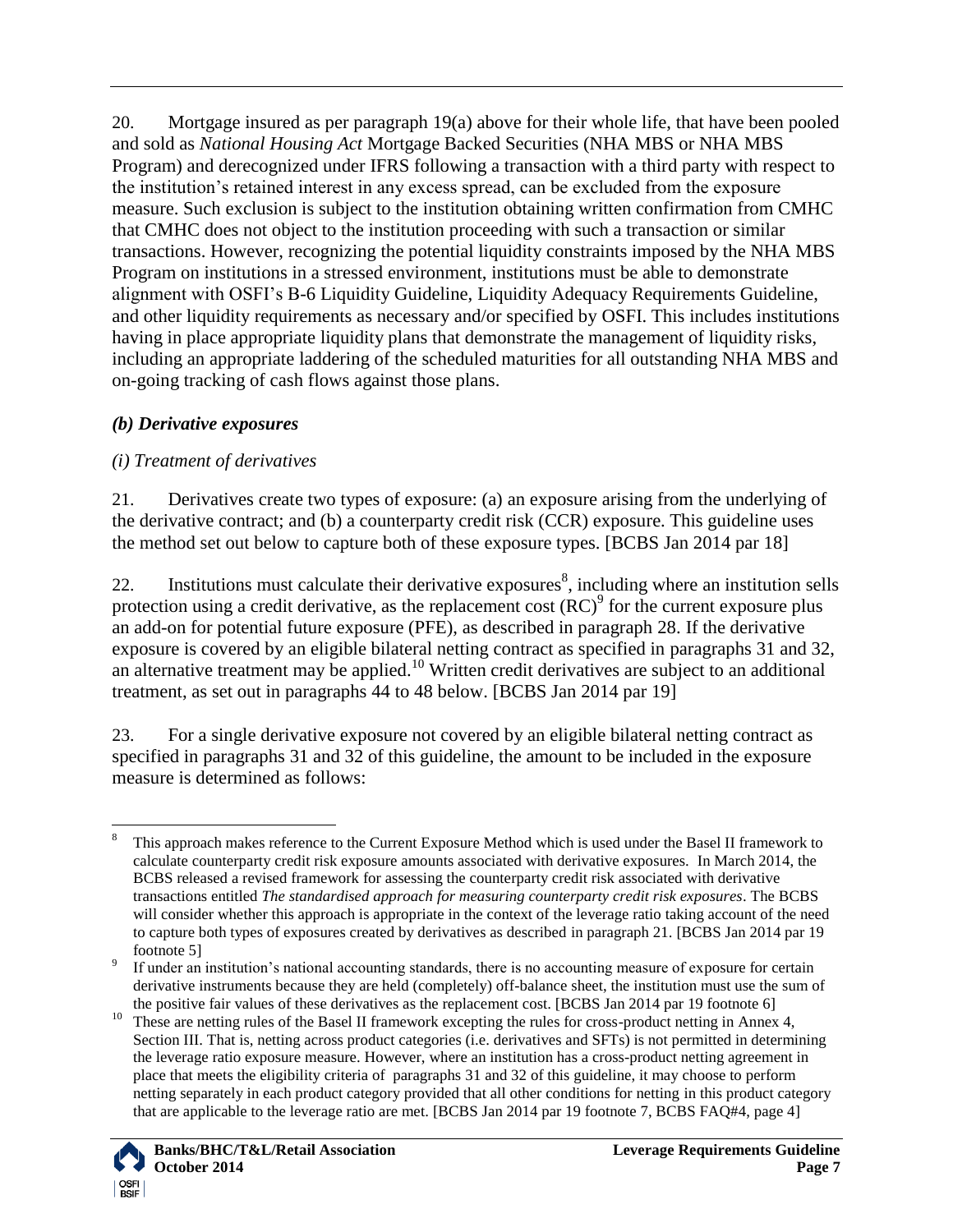#### *exposure measure = replacement cost (RC) + add-on*

where

 $RC =$  the replacement cost of the contract (obtained by marking to market), where the contract has a positive value.

*add-on* = an amount for PFE over the remaining life of the contract calculated by applying an add-on factor to the notional principal amount of the derivative. [BCBS Jan 2014 par 20]

<span id="page-7-0"></span>24. The following add-on factors apply to financial derivatives, based on residual maturity: [BCBS Jan 2014 Annex par 1]

|                             | Interest | Foreign Exchange |          | Precious metals | Other       |
|-----------------------------|----------|------------------|----------|-----------------|-------------|
|                             | rates    | and Gold         | Equities | except gold     | commodities |
| One year or less            | $0.0\%$  | .0%              | 6.0%     | 7.0%            | 10.0%       |
| Over one year to five years | 0.5%     | 5.0%             | 8.0%     | 7.0%            | 12.0%       |
| Over five years             | .5%      | 7.5%             | 10.0%    | 8.0%            | 15.0%       |

Notes:

1. For contracts with multiple exchanges of principal, the factors are to be multiplied by the number of remaining payments in the contract.

2. For contracts that are structured to settle outstanding exposures following specified payment dates and where the terms are reset such that the market value of the contract is zero on these specified dates, the residual maturity would be set equal to the time until the next reset date. In the case of interest rate contracts with remaining maturities of more than one year that meet the above criteria, the add-on is subject to a floor of 0.5%.

3. Forwards, swaps, purchased options and similar derivative contracts not covered by any of the columns in this matrix are to be treated as "other commodities".

4. No potential future credit exposure would be calculated for single currency floating/floating interest rate swaps; the credit exposure of these contracts would be evaluated solely on the basis of their mark-to-market value.

25. OSFI will take care to ensure that add-ons are based on effective rather than apparent notional amounts. In the event that the stated notional amount is leveraged or enhanced by the structure of the transaction, institutions must use the effective notional amount when determining potential future exposure. [BCBS Jan 2014 Annex par 2]

26. The following add-on factors apply to single-name credit derivatives: [BCBS Jan 2014 Annex par 3]

|                                       | Protection buyer | Protection seller |
|---------------------------------------|------------------|-------------------|
| <b>Total return swaps</b>             |                  |                   |
| "Qualifying" reference obligation     | 5%               | 5%                |
| "Non-qualifying" reference obligation | 10%              | 10%               |
| <b>Credit default swaps</b>           |                  |                   |
| "Qualifying" reference obligation     | 5%               | $5%$ **           |
| "Non-qualifying" reference obligation | 10%              | $10\%$ **         |
|                                       |                  |                   |

There will be no difference depending on residual maturity.

\*\* The protection seller of a credit default swap shall only be subject to the add-on factor where it is subject to closeout upon the insolvency of the protection buyer while the underlying is still solvent. The add-on should then be capped to the amount of unpaid premiums.

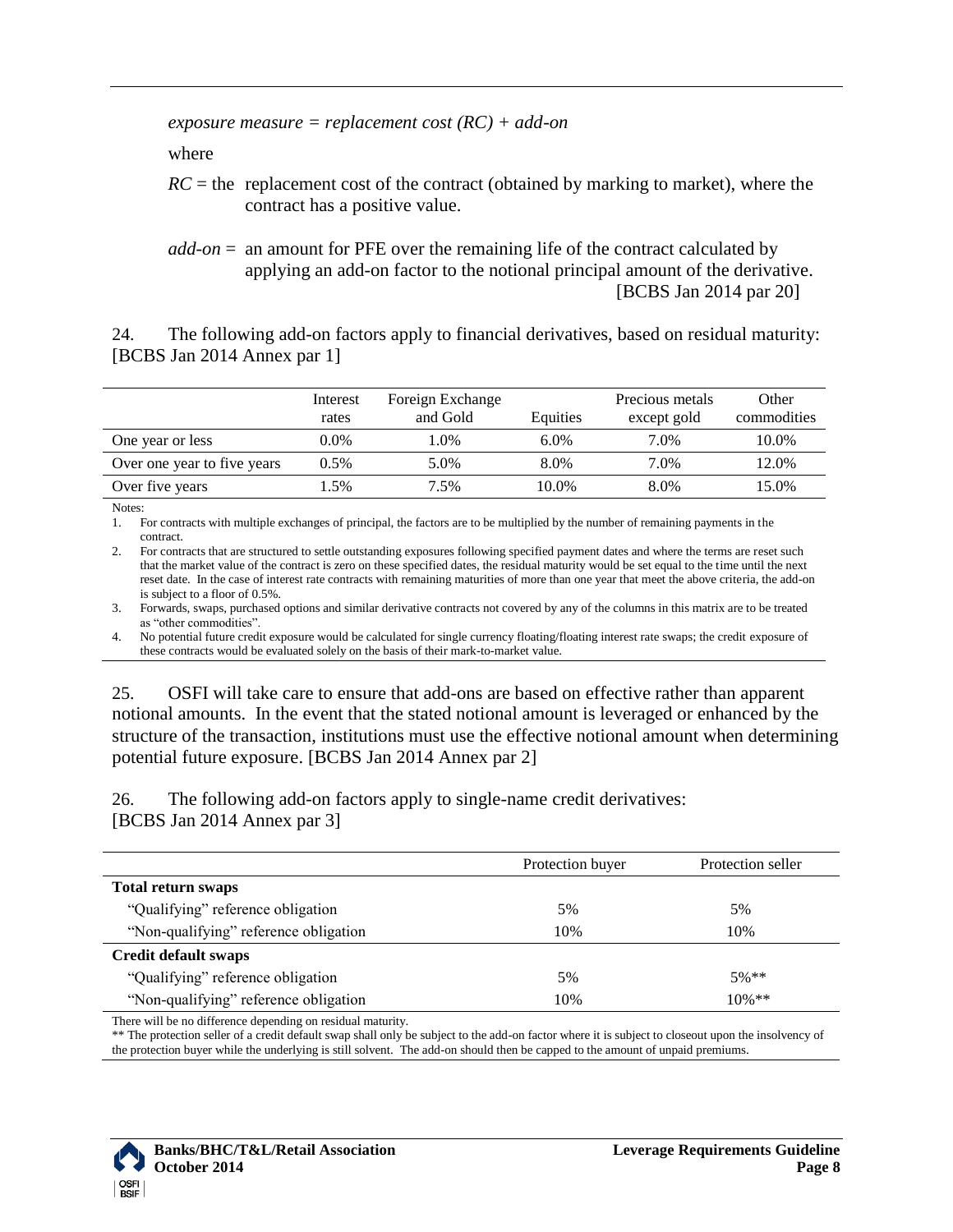27. Where the credit derivative is a first-to-default transaction, the add-on will be determined by the lowest credit quality underlying the basket, i.e., if there are any non-qualifying items in the basket, the non-qualifying reference obligation add-on should be used. For second and subsequent nth-to-default transactions, underlying assets should continue to be allocated according to the credit quality, i.e., the second or, respectively, nth lowest credit quality will determine the add-on for a second-to-default or an nth-to-default transaction, respectively. [BCBS Jan 2014 Annex par 4]

<span id="page-8-1"></span>28. The "qualifying" category includes debt securities that are rated investment-grade and issued by or fully guaranteed by:

- a) a public sector entity,
- b) a multilateral development bank<sup>11</sup>,
- c) an institution where the instrument does not qualify as capital of the issuing institution $^{12}$ , or
- d) a regulated securities firm in a BCBS-member country or country that has implemented the BCBS-equivalent standards.

OSFI expects the institution to conduct its own internal self-assessment as to whether a non-BCBS member country has implemented BCBS equivalent standards. [BCBS Jan 2014 Annex par 5 and 6]

<span id="page-8-3"></span>29. Furthermore, the "qualifying" category also includes any other debt securities issued by a non-government obligor that has been rated investment-grade<sup>13</sup> by at least two nationally recognized credit rating services or rated investment-grade by one nationally recognized credit rating agency and not less than investment-grade by any other credit rating agency. [BCBS Jan 2014 Annex par 7]

## <span id="page-8-0"></span>*(ii) Bilateral netting*

30. When an eligible bilateral netting contract is in place as specified in paragraphs [31](#page-8-2) and [32](#page-9-0) of this guideline, the replacement cost for the set of derivative exposures covered by the contract will be the net replacement cost and the add-on will be  $A_{Net}$  as calculated in paragraph [33](#page-9-1) of this guideline. [BCBS Jan 2014 par 21]

<span id="page-8-2"></span>31. For the purposes of the leverage ratio, the following will apply:

a) Institutions may net transactions subject to novation under which any obligation between an institution and its counterparty to deliver a given currency on a given value date is automatically amalgamated with all other obligations for the same

<sup>&</sup>lt;sup>13</sup> For example, rated Baa or higher by Moody's and BBB of higher by Standard and Poor's.



 $11 -$ Multilateral development banks are defined in Chapter 3 of the CAR Guideline.

<sup>&</sup>lt;sup>12</sup> Instruments issued by institutions should meet the ratings criteria listed in paragraph [29](#page-8-3) of this guideline and should originate from a BCBS-member country or country that has implemented BCBS-equivalent standards.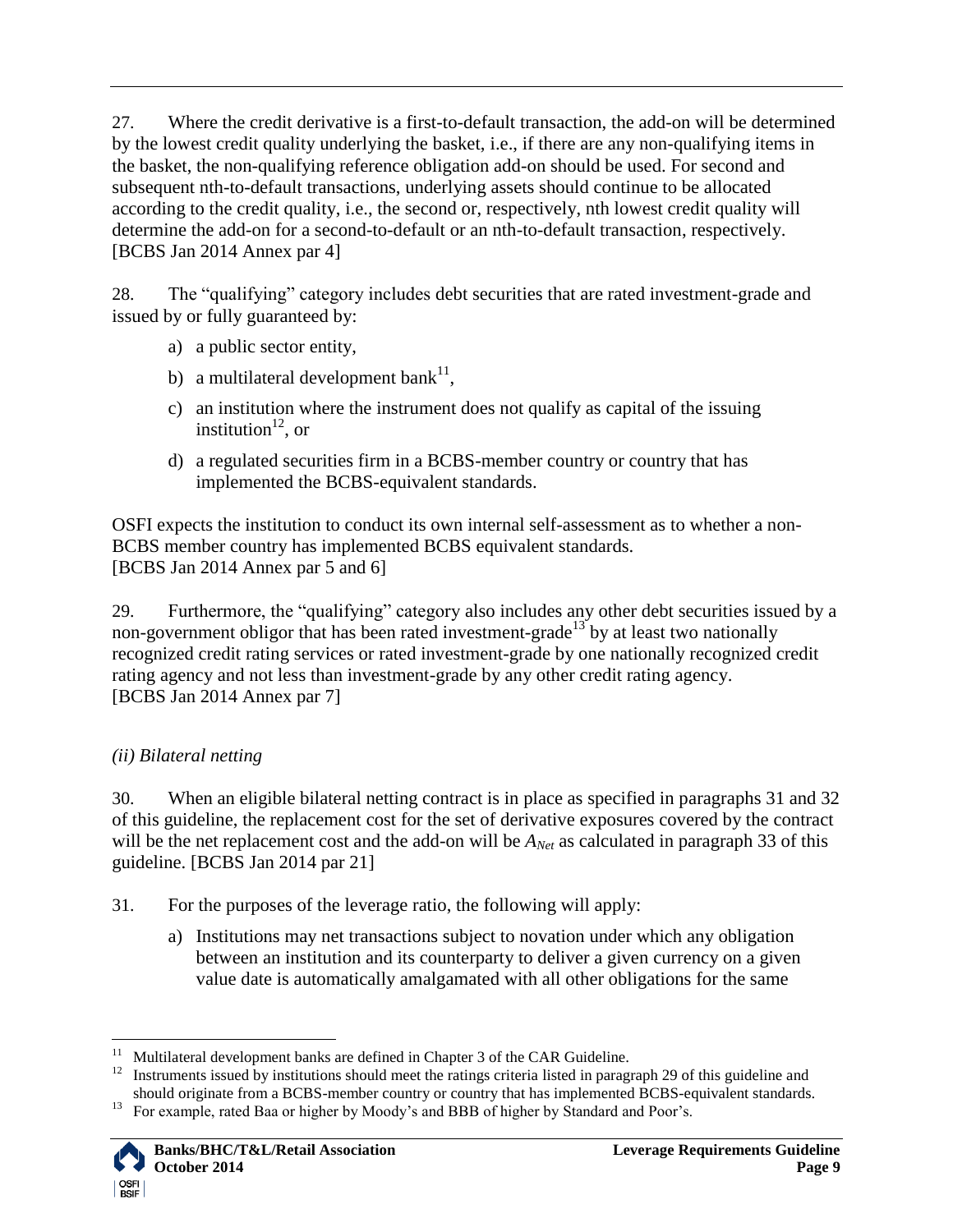currency and value date, legally substituting one single amount for the previous gross obligations.

- b) Institutions may also net transactions subject to any legally valid form of bilateral netting not covered in (a), including other forms of novation.
- c) In both cases (a) and (b), an institution will need to satisfy OSFI that it has:
	- i) a netting contract or agreement with the counterparty that creates a single legal obligation, covering all included transactions, such that the institution would have either a claim to receive or obligation to pay only the net sum of the positive and negative mark-to-market values of included individual transactions in the event a counterparty fails to perform due to any of the following: default, bankruptcy, liquidation or similar circumstances;
	- ii) written and reasoned legal opinions that, in the event of a legal challenge, the relevant courts and administrative authorities would find the institution"s exposure to be such a net amount under:
		- the law of the jurisdiction in which the counterparty is chartered and, if the foreign branch of a counterparty is involved, then also under the law of jurisdiction in which the branch is located;
		- the law that governs the individual transactions; and
		- the law that governs any contract or agreement necessary to effect the netting.

OSFI, after consultation when necessary with other relevant supervisors, must be satisfied that the netting is enforceable under the laws of each of the relevant jurisdictions;<sup>14</sup> and

- iii) procedures in place to ensure that the legal characteristics of netting arrangements are kept under review in the light of possible changes in relevant law.
- [BCBS Jan 2014 Annex par 8]

<span id="page-9-0"></span>32. Contracts containing walkaway clauses will not be eligible for netting for the purpose of calculating the leverage ratio requirements pursuant to this guideline. A walkaway clause is a provision that permits a non-defaulting counterparty to make only limited payments or no payment at all, to the estate of a defaulter, even if the defaulter is a net creditor. [BCBS Jan 2014 Annex par 9]

<span id="page-9-1"></span>33. Credit exposure on bilaterally netted forward transactions will be calculated as the sum of the net mark-to-market replacement cost, if positive, plus an add-on based on the notional underlying principal. The add-on for netted transactions  $(A_{Net})$  will equal the sum of (i) 40% of the gross add-on (*AGross*) and (ii) 60% of the gross add-on adjusted by the ratio of net current

 $\overline{a}$ <sup>14</sup> Thus, if any of these supervisors is dissatisfied about enforceability under its laws, the netting contract or agreement will not meet the condition and neither counterparty could obtain supervisory benefit. [BCBS Jan 2014 Annex par 8 footnote 31]

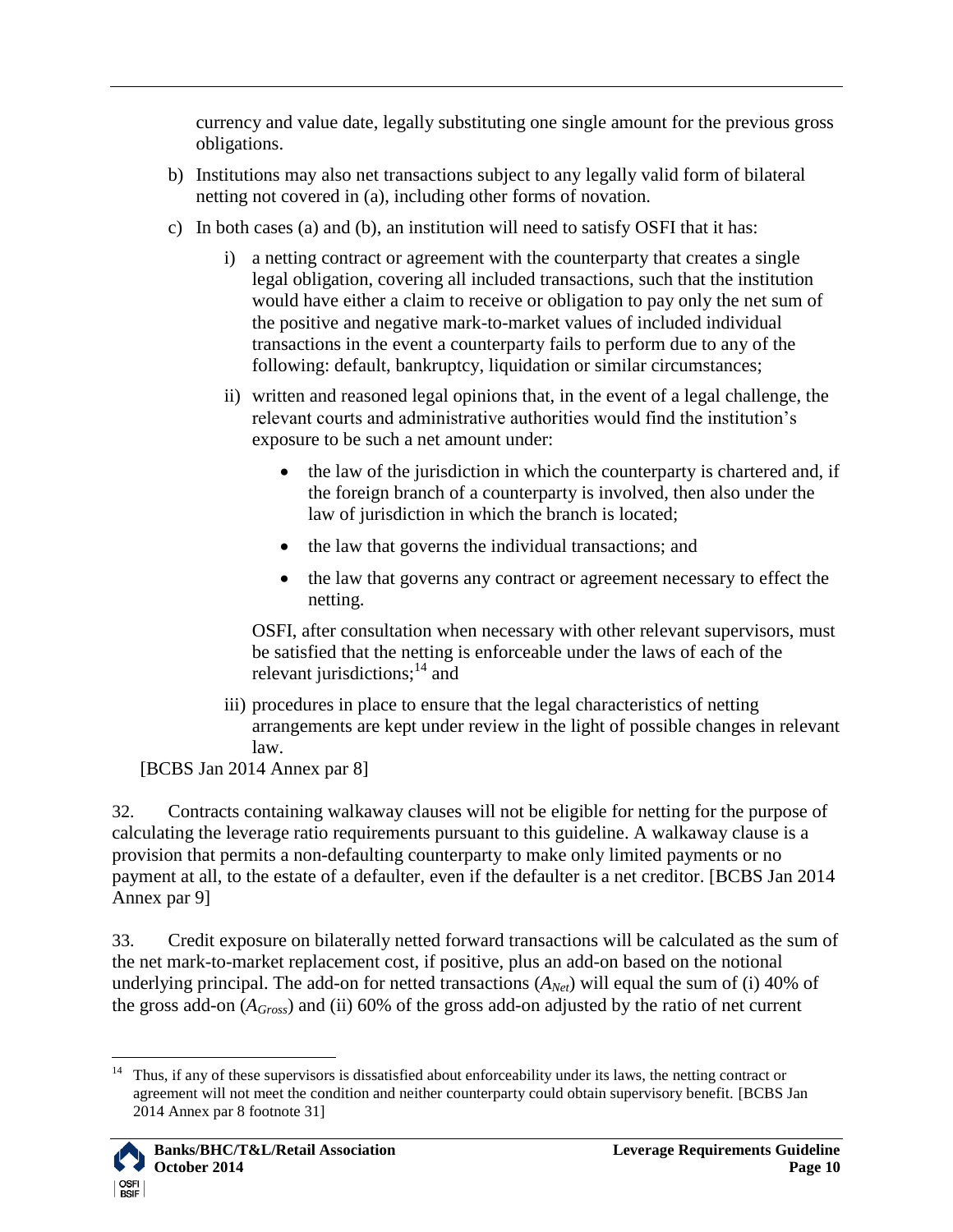replacement cost to gross current replacement cost (*NGR*). This is expressed through the following formula:

$$
A_{Net} = 0.4 \, \cdot A_{Gross} + 0.6 \, \cdot \, NGR \, \cdot A_{Gross}
$$

where:

- $NGR =$  level of net replacement cost/level of gross replacement cost for transactions subject to legally enforceable netting agreements
- *AGross* = sum of individual add-on amounts (calculated by multiplying the notional principal amount by the appropriate add-on factors set out in paragraphs [24](#page-7-0) to [29](#page-8-3) of this guideline) of all transactions subject to legally enforceable netting agreements with one counterparty.

34. OSFI will permit a choice of calculating the NGR on a counterparty by counterparty or on an aggregate basis for all transactions that are subject to legally enforceable netting agreements. However, the method chosen by the institution is to be used consistently. Under the aggregate approach, net negative current exposures to individual counterparties cannot be used to offset net positive current exposures to others, i.e., for each counterparty the net current exposure used in calculating the NGR is the maximum of the net replacement cost or zero. Note that under the aggregate approach, the NGR is to be applied individually to each legally enforceable netting agreement. [BCBS Jan 2014 Annex par 10 footnote 32]

<span id="page-10-1"></span>35. For the purposes of calculating potential future credit exposure to a netting counterparty for forward foreign exchange contracts and other similar contracts in which the notional principal amount is equivalent to cash flows, the notional principal is defined as the net receipts falling due on each value date in each currency. The reason for this is that offsetting contracts in the same currency maturing on the same date will have lower potential future exposure as well as lower current exposure. [BCBS Jan 2014 Annex par 11]

# <span id="page-10-0"></span>*(iii) Treatment of related collateral*

36. Collateral received in connection with derivative contracts has two countervailing effects on leverage:

- it reduces counterparty exposure; but
- it can also increase the economic resources at the disposal of the institution, as the institution can use the collateral to leverage itself.

[BCBS Jan 2014 par 22]

37. Collateral received in connection with derivative contracts does not necessarily reduce the leverage inherent in an institution"s derivatives position, which is generally the case if the settlement exposure arising from the underlying derivative contract is not reduced. As a general rule, collateral received may not be netted against derivative exposures whether or not netting is permitted under the institution"s operative accounting (e.g., IFRS) or risk-based framework.

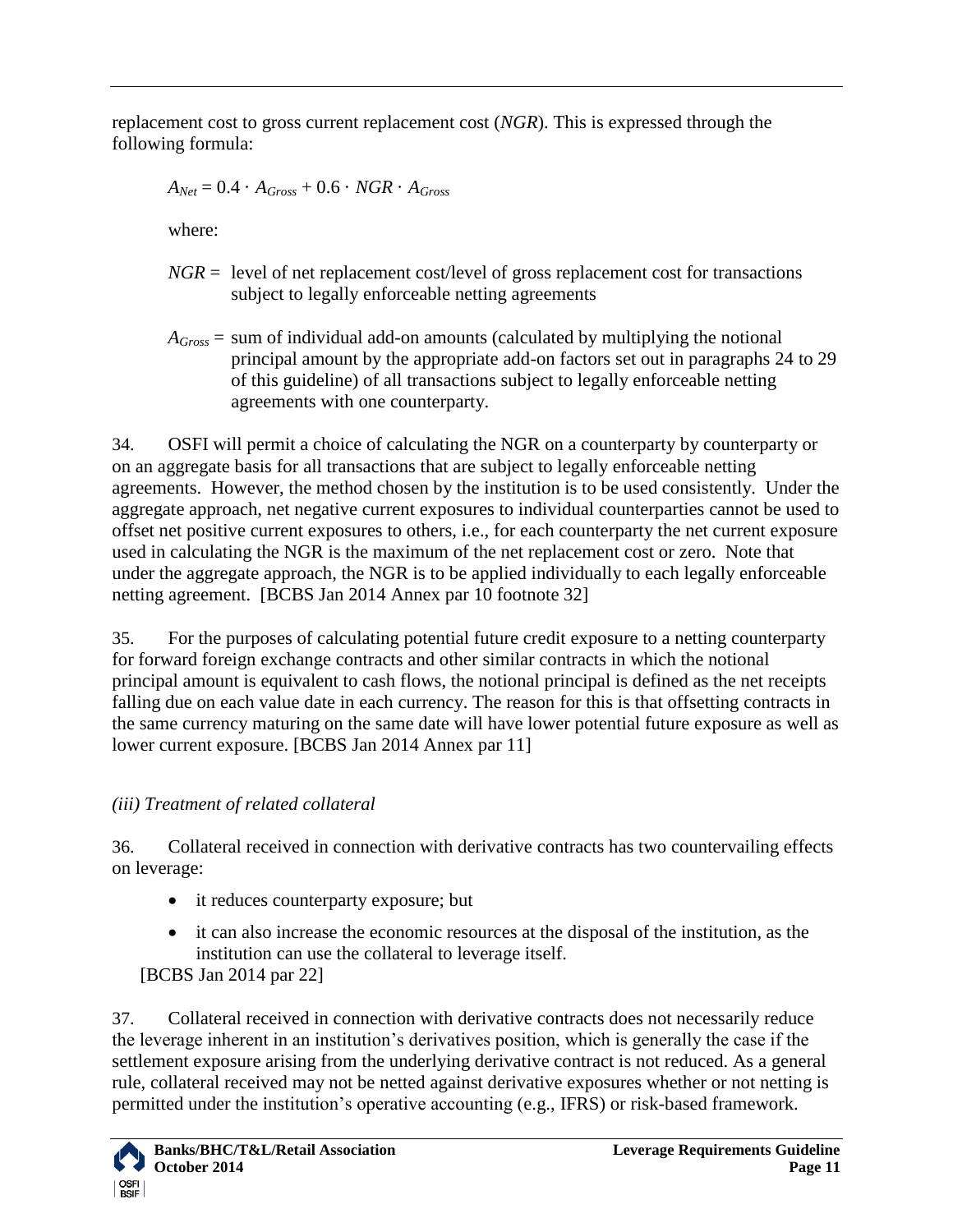Hence, when calculating the exposure amount by applying paragraphs [22](#page-6-3) to [35](#page-10-1) above, an institution must not reduce the exposure amount by any collateral received from the counterparty. [BCBS Jan 2014 par 23]

38. Similarly, with regard to collateral provided, institutions must gross up their exposure measure by the amount of any derivatives collateral provided where the provision of that collateral has reduced the value of their balance sheet assets under their operative accounting framework (e.g., IFRS). [BCBS Jan 2014 par 24]

## <span id="page-11-0"></span>*(iv) Treatment of cash variation margin*

<span id="page-11-1"></span>39. In the treatment of derivative exposures for the purpose of the leverage ratio, the cash portion of variation margin exchanged between counterparties may be viewed as a form of presettlement payment, if the following conditions are met:

- (i) For trades not cleared through a *qualifying* central counterparty (QCCP) <sup>15</sup> the cash received by the recipient counterparty is not segregated by law, regulation or an agreement with the counterparty  $-$  i.e. it is used as its own cash.
- (ii) Variation margin is calculated and exchanged on a daily basis<sup>16</sup> based on mark-tomarket valuation of derivatives positions.
- (iii) The cash variation margin is received in the same currency as the currency of settlement of the derivative contract provided that for purposes of this paragraph, currency of settlement means any currency of settlement specified in the derivative contract, governing qualifying master netting agreement (MNA) or the credit support annex  $(CSA)$  to the qualifying  $MNA<sup>17</sup>$ .
- <span id="page-11-2"></span>(iv) Variation margin exchanged is the full amount that would be necessary to fully extinguish the mark-to-market exposure of the derivative subject to the threshold and minimum transfer amounts applicable to the counterparty.<sup>18</sup>
- (v) Derivatives transactions and variation margins are covered by a single master netting agreement  $(MNA)^{19,20}$  between the legal entities that are the counterparties

<sup>&</sup>lt;sup>18</sup> Cash variation margin exchanged on the morning of the subsequent trading day based on the previous, end-ofday market values would meet this criterion, provided that the variation margin exchanged is the full amount that would be necessary to fully extinguish the mark-to-market exposure of the derivative subject to applicable threshold and minimum transfer amounts. [BCBS FAQ#1.4, page 2]



 $\overline{a}$ <sup>15</sup> A qualifying central counterparty (QCCP) is an entity that is licensed to operate as a CCP (including a license granted by way of confirming an exemption), and is permitted by the appropriate regulator/overseer to operate as such with respect to products offered. This is subject to the provision that the CCP is based and prudentially supervised in a jurisdiction where the relevant regulator/overseer has established, and publicly indicated that it applies to the CCP on an ongoing basis, domestic rules and regulations that are consistent with CPSS-IOSCO Principles for Financial Market Infrastructures. [BCBS Jan 2014 par 25 footnote 8]

<sup>&</sup>lt;sup>16</sup> To meet this criterion, derivative positions must be valued daily and cash variation margin must be transferred daily to the counterparty or to the counterparty's account, as appropriate. [BCBS FAQ#1.3, page 2]

<sup>&</sup>lt;sup>17</sup> To the extent that the criteria in this paragraph include the term *master netting agreement*, this term should be read as including any netting agreement that provides legally enforceable rights of offsets. This is to take into account the fact that for netting agreements employed by CCPs, no standardization has currently emerged that would be comparable with respect to OTC netting agreements for bilateral netting. [BCBS FAQ#1.1, page 1]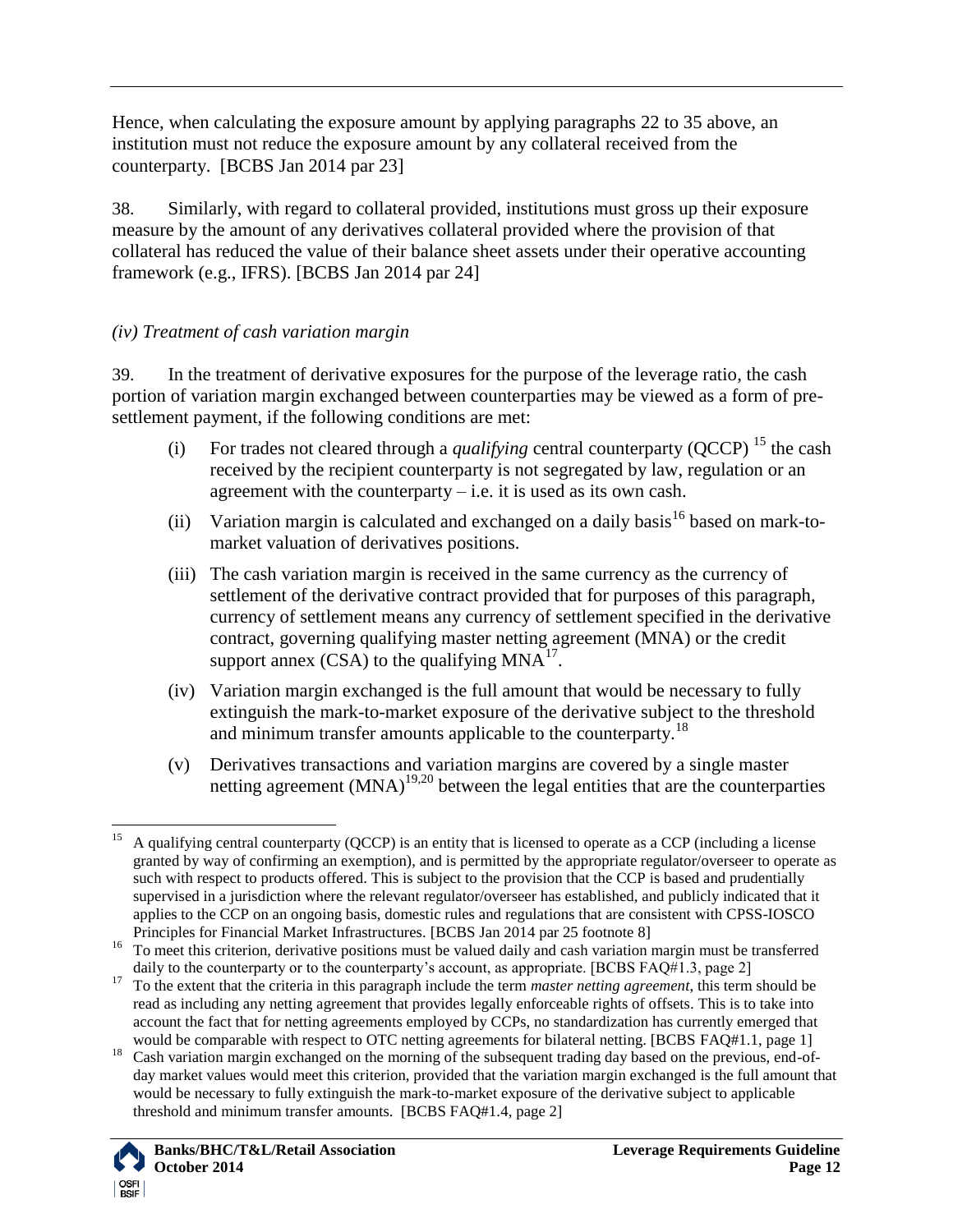in the derivatives transaction. The MNA must explicitly stipulate that the counterparties agree to settle net any payment obligations covered by such a netting agreement, taking into account any variation margin received or provided if a credit event occurs involving either counterparty. The MNA must be legally enforceable and effective $21$  in all relevant jurisdictions, including in the event of default and bankruptcy or insolvency.

[BCBS Jan 2014 par 25, BCBS FAQ#1.5 page 2]

<span id="page-12-2"></span>40. If the conditions in paragraph [39](#page-11-1) are met, the cash portion of variation margin *received*  may be used to reduce the replacement cost portion of the leverage ratio exposure measure, and the receivables assets from cash variation margin *provided* may be deducted from the leverage ratio exposure measure as follows:

- In the case of cash variation margin *received*, the receiving institution may reduce the replacement cost (but not the add-on portion) of the exposure amount of the derivative asset by the amount of cash received if the positive mark-to-market value of the derivative contract(s) has not already been reduced by the same amount of cash variation margin received under the institution's operative accounting standard (e.g., IFRS).
- In the case of cash variation margin *provided* to a counterparty, the posting institution may deduct the resulting receivable from its leverage ratio exposure measure, where the cash variation margin has been recognised as an asset under the institution"s operative accounting framework (e.g., IFRS).

Cash variation margin may not be used to reduce the PFE amount even if the conditions in paragraph [39](#page-11-1) are fully met. Specifically, in the calculation of the net-to-gross ratio (NGR), cash variation margin may not be used to reduce the net replacement cost (i.e. the numerator of the NGR), nor the gross replacement cost (i.e. the denominator of the NGR).[BCBS Jan 2014 par 26, BCBS FAQ#1.6, page 3]

## <span id="page-12-0"></span>*(v) Treatment of clearing services*

<span id="page-12-1"></span>41. Where an institution acting as clearing member  $(CM)^{22}$  offers clearing services to clients, the clearing member's trade exposures<sup>23</sup> to the central counterparty  $(CCP)^{24}$  that arise when the

<sup>&</sup>lt;sup>24</sup> A central counterparty (CCP) is a clearing house that interposes itself between counterparties to contracts traded in one or more financial markets, becoming the buyer to every seller and the seller to every buyer and thereby



 $19$  A Master MNA may be deemed to be a single MNA for this purpose. [BCBS Jan 2014 par 25 footnote 9]

 $20$  See footnote [17](#page-11-2)

<sup>&</sup>lt;sup>21</sup> A master netting agreement is deemed to have the criteria of "legally enforceable and effective" if it meets the conditions set in paragraphs [31c](#page-8-2)) and [32](#page-9-0) of this guideline. [BCBS FAQ#1.2, page 2]

<sup>&</sup>lt;sup>22</sup> A clearing member is a member of, or a direct participant in, a CCP that is entitled to enter into a transaction with the CCP, regardless of whether it enters into trades with the CCP for its own hedging, investment, or speculative purposes or whether it also enters into trades as a financial intermediary between the CCP and the other market participants. [BCBS Jan 2014 par 27 footnote 11]

<sup>&</sup>lt;sup>23</sup> For purposes of paragraphs [41](#page-12-1) an[d 42,](#page-13-2) "trade exposures" includes initial margin irrespective of whether or not it is posted in a manner that makes it remote from the insolvency of the CCP. [BCBS Jan 2014 par 27 footnote 12]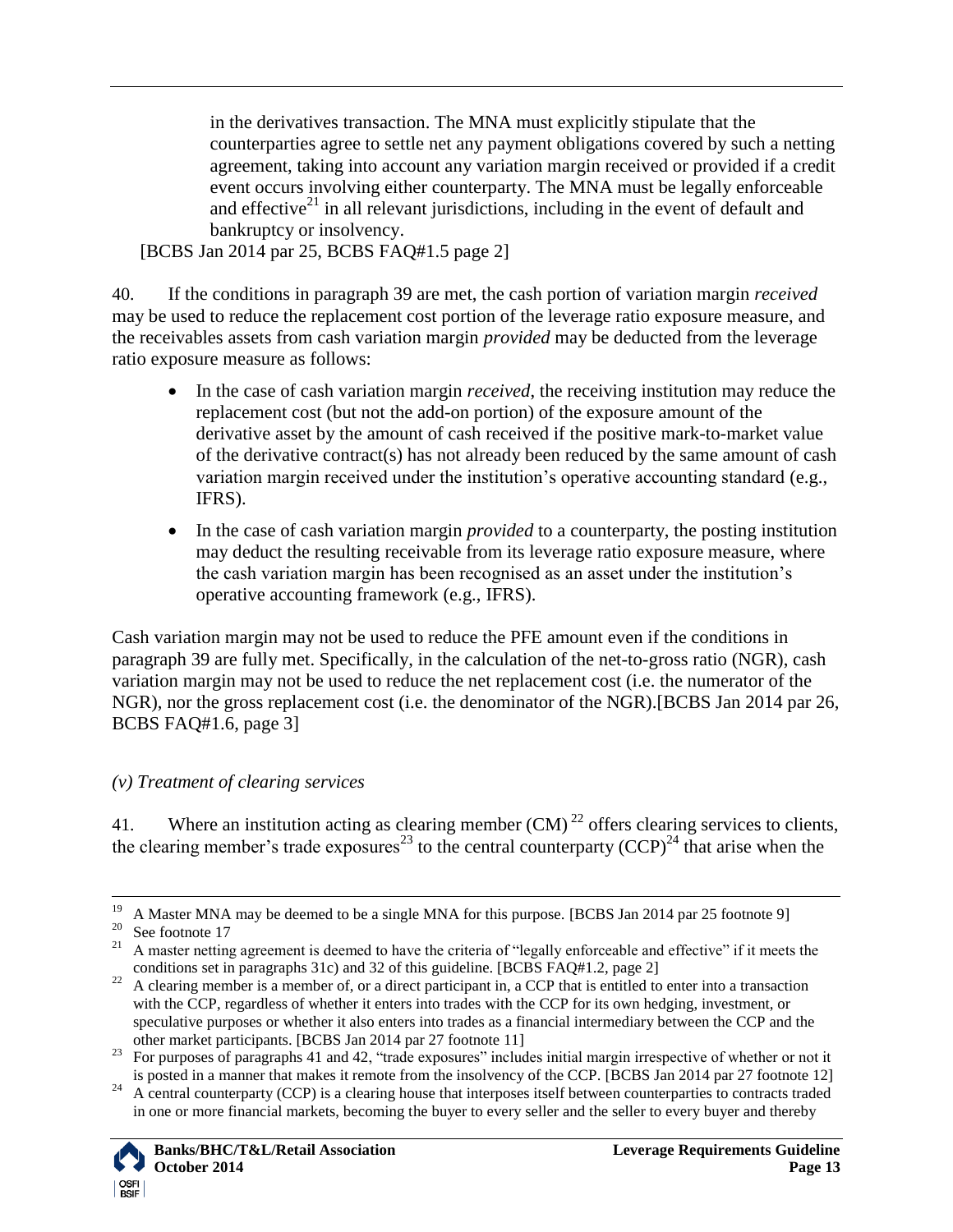clearing member is obligated to reimburse the client for any losses suffered due to changes in the value of its transactions in the event that the CCP defaults, must be captured by applying the same treatment that applies to any other type of derivatives transactions. However, if the clearing member, based on the contractual arrangements with the client, is not obligated to reimburse the client for any losses suffered due to changes in the value of its transactions in the event that a QCCP defaults, the clearing member need not recognise the resulting trade exposures to the QCCP in the leverage ratio exposure measure<sup>25</sup>. [BCBS Jan 2014 par 27]

<span id="page-13-2"></span>42. Where a client enters directly into a derivatives transaction with the CCP and the clearing member guarantees the performance of its clients' derivative trade exposures to the CCP, the institution acting as the clearing member for the client to the CCP must *calculate* its related leverage ratio exposure resulting from the guarantee as a derivative exposure as set out in paragraphs [22](#page-6-3) to [40](#page-12-2) of this guideline, as if the institution had entered directly into the transaction with the client, including with regard to the receipt or provision of cash variation margin. [BCBS] Jan 2014 par 28]

43. An affiliate entity to the institution acting as a CM may be considered a client for the purpose of paragraph [41](#page-12-1) if it is outside the relevant scope of regulatory consolidation at the level at which the leverage ratio is applied as specified in paragraph [3.](#page-2-5) In contrast, if an affiliate entity falls within the regulatory scope of consolidation, the trade between the affiliate entity and the CM is eliminated in the course of consolidation, but the CM still has a trade exposure to the QCCP, which will be considered *proprietary* and the exemption in paragraph [41](#page-12-1) no longer applies. [BCBS FAQ#3, page 3]

## <span id="page-13-0"></span>*(vi) Additional treatment of written credit derivatives*

<span id="page-13-1"></span>44. In addition to the counterparty credit risk (CCR) exposure arising from the fair value of the contracts, written credit derivatives create a notional credit exposure arising from the creditworthiness of the reference entity. The BCBS therefore believes that it is appropriate to treat written credit derivatives consistently with cash instruments (e.g., loans, bonds) for the purposes of the exposure measure. [BCBS Jan 2014 par 29]

<span id="page-13-3"></span>45. In order to capture the credit exposure to the underlying reference entity, in addition to the above CCR treatment for derivatives and related collateral, the effective notional amount<sup>26</sup> referenced by a written credit derivative is to be included in the exposure measure. The effective notional amount of a written credit derivative may be reduced by any negative change in fair value amount that has been incorporated into the calculation of Tier 1 capital with respect to the

<sup>&</sup>lt;sup>26</sup> The effective notional amount is obtained by adjusting the notional amount to reflect the true exposure of contracts that are leveraged or otherwise enhanced by the structure of the transaction. [BCBS Jan 2014 par 30 footnote 13]



ensuring the future performance of open contracts. A CCP becomes counterparty to trades with market participants through novation, an open system, or another legally binding arrangement.

<sup>&</sup>lt;sup>25</sup> Where an institution acts as a clearing member and does not guarantee the CCP's performance to the client, the institution may exclude from the exposure measure the effective notional principal amount of credit protection sold through a credit derivative contract that it clears on behalf of a clearing member client.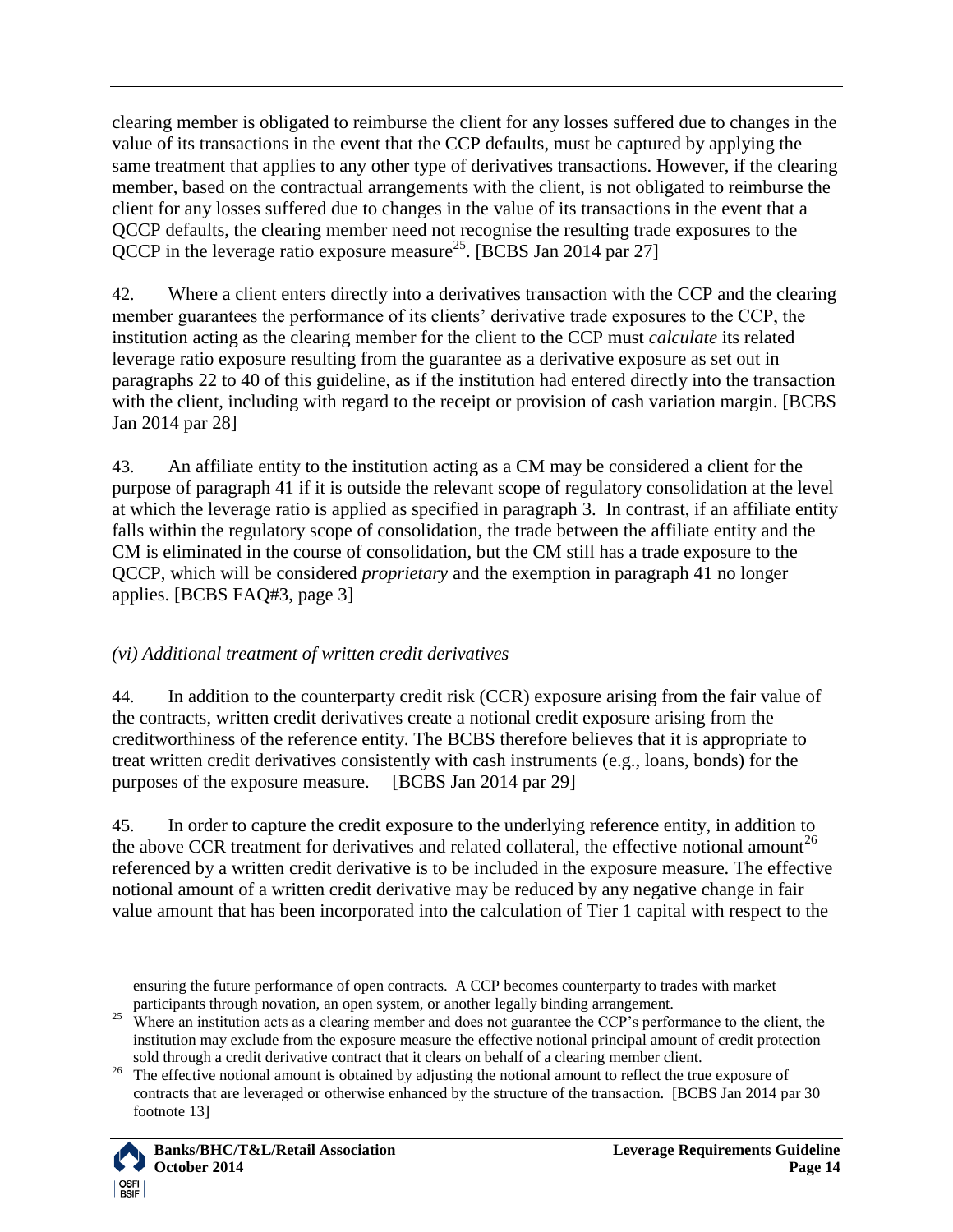written credit derivative. The resulting amount may be further reduced by the effective notional amount of a purchased credit derivative on the same reference name provided:

- a) the credit protection purchased is on a reference obligation which ranks pari passu with or is junior to the underlying reference obligation of the written credit derivative in the case of single name credit derivatives; $27$  and
- b) the remaining maturity of the credit protection purchased is equal to or greater than the remaining maturity of the written credit derivative.
- [BCBS Jan 2014 par 30]

<span id="page-14-1"></span>46. For greater clarity, two reference names are considered identical only if they refer to the same legal entity. For single-name credit derivatives, protection purchased that references a subordinated position may offset protection sold on a more senior position of the same reference entity as long as a credit event on the senior reference asset would result in a credit event on the subordinated reference asset. Protection purchased on a pool of reference entities may offset protection sold on individual reference names if the protection purchased is economically equivalent to buying protection separately on each of the individual names in the pool (this would, for example, be the case if an institution were to purchase protection on an entire securitisation structure). If an institution purchases protection on a pool of reference names, but the credit protection does not cover the entire pool (i.e., the protection covers only a subset of the pool, as in the case of an nth-to-default credit derivative or a securitisation tranche), then offsetting is not permitted for the protection sold on individual reference names. However, such purchased protections may offset sold protections on a pool provided the purchased protection covers the entirety of the subset of the pool on which protection has been sold. In other words, offsetting may only be recognised when the pool of reference entities and the level of subordination in both transactions are identical. [BCBS Jan 2014 par 30 footnote 14]

47. In paragraph [45](#page-13-3) above, the effective notional amount of a written credit derivative may be reduced by any negative change in fair value reflected in the institution"s Tier 1 capital provided the effective notional amount of the offsetting purchased credit protection is also reduced by any resulting positive change in fair value reflected in Tier 1 capital<sup>28</sup>. Where an institution buys credit protection through a total return swap (TRS) and records the net payments received as net income, but does not record offsetting deterioration in the value of the written credit derivative (either through reductions in fair value or by an addition to reserves) reflected in Tier 1 capital, the credit protection will not be recognised for the purpose of offsetting the effective notional amounts related to written credit derivatives. [BCBS Jan 2014 par 30 footnote 15]

<span id="page-14-0"></span>48. Since written credit derivatives are included in the exposure measure at their effective notional amounts, and are also subject to add-on amounts for PFE, the exposure measure for

<sup>&</sup>lt;sup>28</sup> For example, if a written credit derivative has a positive fair value of 20 on one date and has a negative fair value on a subsequent reporting date, the effective notional amount of the credit derivative may be reduced by 10. The effective notional amount cannot be reduced by 30. However, if at the subsequent reporting date, the credit derivative has a positive fair value of 5, the effective notional amount cannot be reduced at all. [BCBS FAO#5, page 4]



 $\overline{a}$ <sup>27</sup> For tranched products, the purchased protection must be on a reference obligation with the same level of seniority. [BCBS Jan 2014 par 30 footnote 16]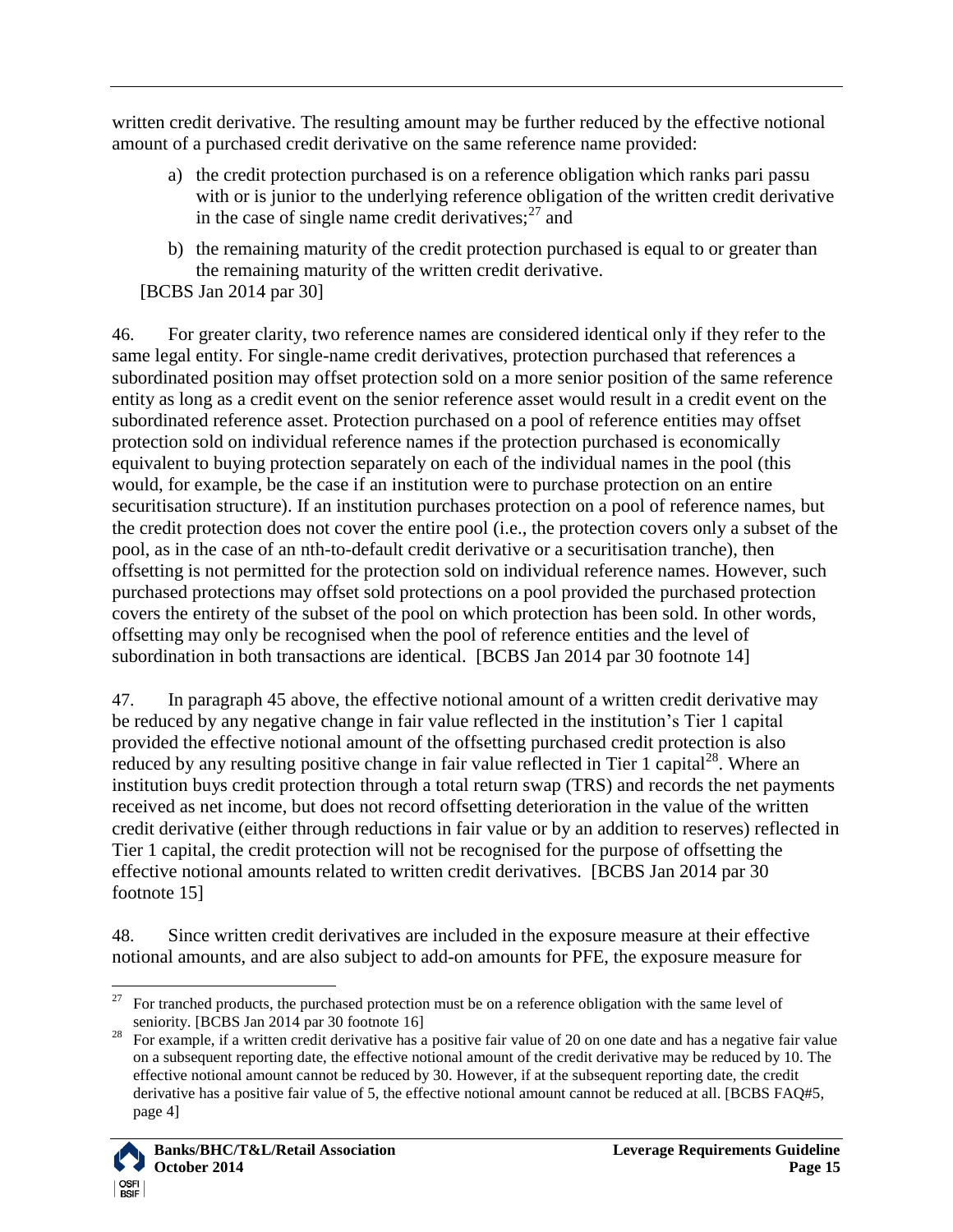written credit derivatives may be overstated. Institutions may therefore choose to deduct the individual PFE add-on amount relating to a written credit derivative (which is not offset according to paragraph [45](#page-13-3) and whose effective notional amount is included in the exposure measure) from their gross add-on in paragraphs [22](#page-6-3) to [35.](#page-10-1) This adjustment to the gross add-on must be done consistently over time for the calculation of PFE for all such instruments. In these cases, where effective bilateral netting contracts are in place, and when calculating  $A_{Net}$  =  $0.4A<sub>Gross</sub> + 0.6NGR·A<sub>Gross</sub>$ ,  $A<sub>Gross</sub>$  may be reduced by the individual add-on amounts (i.e., notionals multiplied by the appropriate add-on factors) which relate to written credit derivatives whose notional amounts are included in the leverage ratio exposure measure. However, no adjustments must be made to *NGR*. Where effective bilateral netting contracts are not in place, the PFE add-on may be set to zero in order to avoid the double-counting described in this paragraph.

[BCBS Jan 2014 par 31]

## <span id="page-15-0"></span>*(c) Securities financing transaction (SFT) exposures*

 $49.$  SFTs<sup>29</sup> are included in the exposure measure according to the treatment described below. The treatment recognises that secured lending and borrowing in the form of SFTs is an important source of leverage, and ensures consistent international implementation by providing a common measure for dealing with the main differences in the operative accounting frameworks. [BCBS Jan 2014 par 32]

## <span id="page-15-1"></span>*(i) General treatment (institution acting as a principal)*

<span id="page-15-2"></span>50. Where an institution acts as a principal, the sum of the amounts in subparagraphs (i) and (ii) below are to be included in the leverage ratio exposure measure:

- (i) Gross SFT assets<sup>30</sup> recognised for accounting purposes (i.e., with no recognition of accounting netting), $31$  adjusted as follows:
	- excluding from the exposure measure the value of any securities received under an SFT, where the institution has recognised the securities as an asset on its balance sheet; and
	- cash payables and cash receivables in SFTs with the same counterparty may be measured net if all the following criteria are met:
		- a) Transactions have the same explicit final settlement date;

<sup>31</sup> Gross SFT assets recognised for accounting purposes must not recognise any *accounting* netting of cash payables against cash receivables (e.g., as currently permitted under IFRS). This regulatory treatment has the benefit of avoiding inconsistencies from netting which may arise across different accounting regimes. [BCBS Jan 2014 par 33 footnote 20]



 $\overline{a}$ <sup>29</sup> SFTs are transactions such as repurchase agreements, reverse repurchase agreements, security lending and borrowing, and margin lending transactions, where the value of the transactions depends on market valuations and the transactions are often subject to margin agreements. [BCBS Jan 2014 par 32 footnote 18]

<sup>&</sup>lt;sup>30</sup> For SFT assets subject to novation and cleared through QCCPs, "gross SFT assets recognised for accounting purposes" are replaced by the final contractual exposure, given that pre-existing contracts have been replaced by new legal obligations through the novation process. [BCBS Jan 2014 par 33 footnote 19]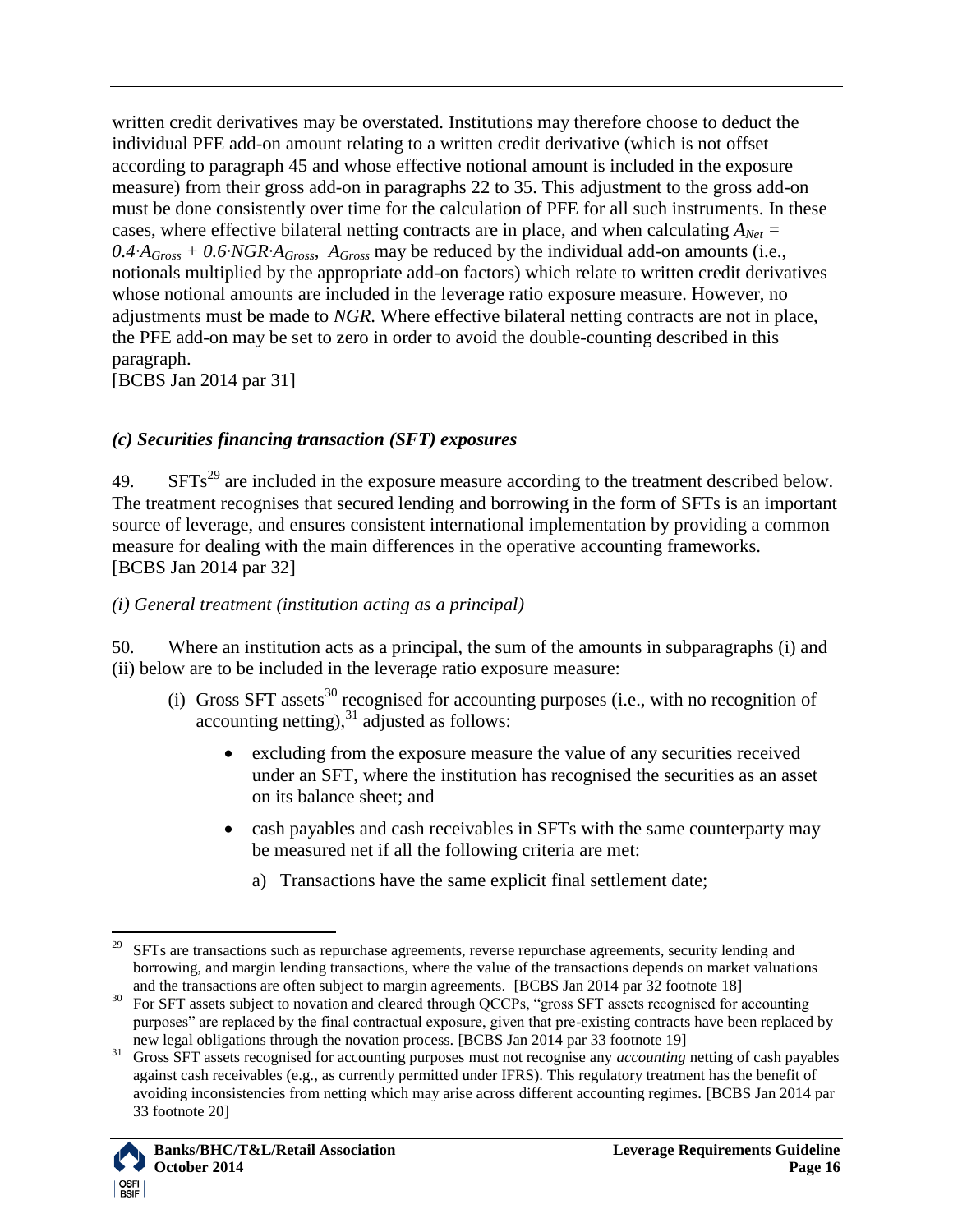- b) The right to set off the amount owed to the counterparty with the amount owed by the counterparty is legally enforceable both currently in the normal course of business and in the event of: (i) default; (ii) insolvency; and (iii) bankruptcy; and
- c) The counterparties intend to settle net, settle simultaneously, or the transactions are subject to a settlement mechanism that results in the functional equivalent of net settlement, that is, the cash flows of the transactions are equivalent, in effect, to a single net amount on the settlement date. To achieve such equivalence, all transactions must be settled through the same settlement mechanism and the settlement arrangements are supported by cash and/or intraday credit facilities intended to ensure that settlement of all transactions will occur by the end of the business day and the linkages to collateral flows do not result in the unwinding of net cash settlement<sup>32</sup>. The failure of any single securities transaction in the settlement mechanism should delay settlement of only the matching cash leg or create an obligation to the settlement mechanism, supported by an associated credit facility. If there is a failure of the securities leg of a transaction in such a mechanism at the end of the window for settlement in the settlement mechanism, then this transaction and its matching cash leg must be split out from the netting set and treated gross for purposes of total exposures.
- (ii) A measure of CCR calculated as the current exposure without an add-on for  $PFE^{33}$ , calculated as follows:
	- Where a qualifying MNA is in place, the current exposure  $(E^*)$  is the greater of zero and the total fair value of securities, gold and cash that the institution has lent, sold subject to repurchase or provided as collateral to the counterparty for all transactions included in the qualifying MNA (Σ*Ei*), less the total fair value of securities, gold and cash that the institution has borrowed, purchased subject to resale or received as collateral from the counterparty for those transactions  $(\Sigma Ci)$ . This is illustrated in the following formula:

 $E^* = \max \{0, [\sum E_i - \sum C_i]\}$ 

 Where no qualifying MNA is in place, the current exposure for transactions with a counterparty must be calculated on a transaction by transaction basis:

<sup>&</sup>lt;sup>33</sup> The determination of PFE for SFTs under paragraph 66 of Chapter 5 of the CAR Guideline (applicable to those executed under MNAs) and footnote 16 of that chapter (which recapitulates paragraph [46](#page-14-1) and is applicable to those transactions not executed under MNAs) requires the institution to apply haircuts to the value of securities and for foreign exchange risk. Since counterparty risk for SFTs for leverage ratio purposes is determined solely by the current exposure portion of the formulas in those paragraphs, no haircuts are needed in the calculation.



 $32\,$ This latter condition ensures that any issues arising from the securities leg do not interfere with the completion of the net settlement of the cash receivables and payables. This criterion is not intended to preclude *a Deliveryversus-Payment* (DvP) settlement mechanism or other type of settlement mechanism, provided that the settlement mechanism meets the functional requirements as set out in this paragraph. For example, a settlement mechanism may meet these functional requirements if any failed transactions (that is, the securities that failed to transfer and the related cash receivable or payable) can be re-entered in the settlement mechanism until they are settled. [BCBS Jan 2014 par 33 footnote 22; BCBS FAQ#3, pages 3-4]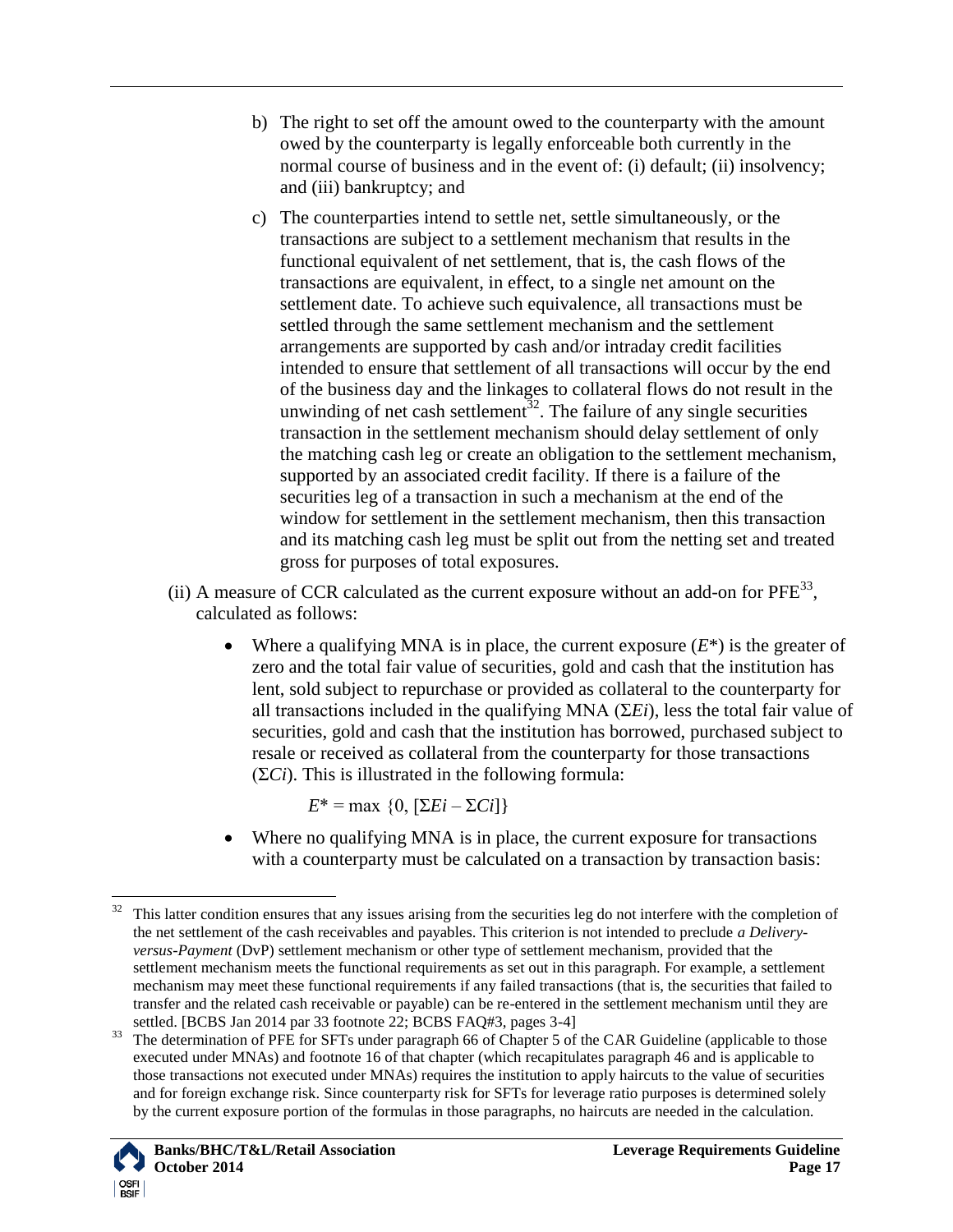that is, each transaction *i* is treated as its own netting set, as shown in the following formula:

 $E_i^* = \max \{0, [E_i - Ci]\}$ 

[BCBS Jan 2014 par 33]

<span id="page-17-0"></span>*(ii) Qualifying master netting agreement*<sup>34</sup>

51. The effects of bilateral netting agreements for covering SFTs will be recognised on a counterparty by counterparty basis if the agreements are legally enforceable in each relevant jurisdiction upon the occurrence of an event of default and regardless of whether the counterparty is insolvent or bankrupt. In addition, netting agreements must:

- a) provide the non-defaulting party with the right to terminate and close out in a timely manner all transactions under the agreement upon an event of default, including in the event of insolvency or bankruptcy of the counterparty;
- b) provide for the netting of gains and losses on transactions (including the value of any collateral) terminated and closed out under it so that a single net amount is owed by one party to the other;
- c) allow for the prompt liquidation or setoff of collateral upon the event of default; and
- d) be, together with the rights arising from provisions required in (a) and (c) above, legally enforceable in each relevant jurisdiction upon the occurrence of an event of default regardless of the counterparty"s insolvency or bankruptcy.

[BCBS Jan 2014 Annex par 12]

52. Netting across positions held in the banking book and trading book will only be recognised when the netted transactions fulfil the following conditions:

- a) all transactions are marked to market daily; and
- b) the collateral instruments used in the transactions are recognised as eligible financial collateral in the banking book.

[BCBS Jan 2014 Annex par 13]

# <span id="page-17-1"></span>*(iii) Sale accounting transactions*

53. Leverage may remain with the lender of the security in an SFT whether or not sale accounting is achieved under the operative accounting framework (e.g., IFRS). As such, where sale accounting is achieved for an SFT under the institution's operative accounting framework, the institution must reverse all sales-related accounting entries, and then calculate its exposure as if the SFT had been treated as a financing transaction under the operative accounting framework (i.e., the institution must include the sum of amounts in subparagraphs (i) and (ii) of paragraph [50](#page-15-2)

 $\overline{a}$  $34$  The provisions related to qualifying master netting agreements (MNAs) for SFTs are intended for the calculation of the counterparty add-on of the exposure measure of SFTs as set out in paragraph [50](#page-15-2) (ii) only. [BCBS Jan 2014 Annex par 12 footnote 33]

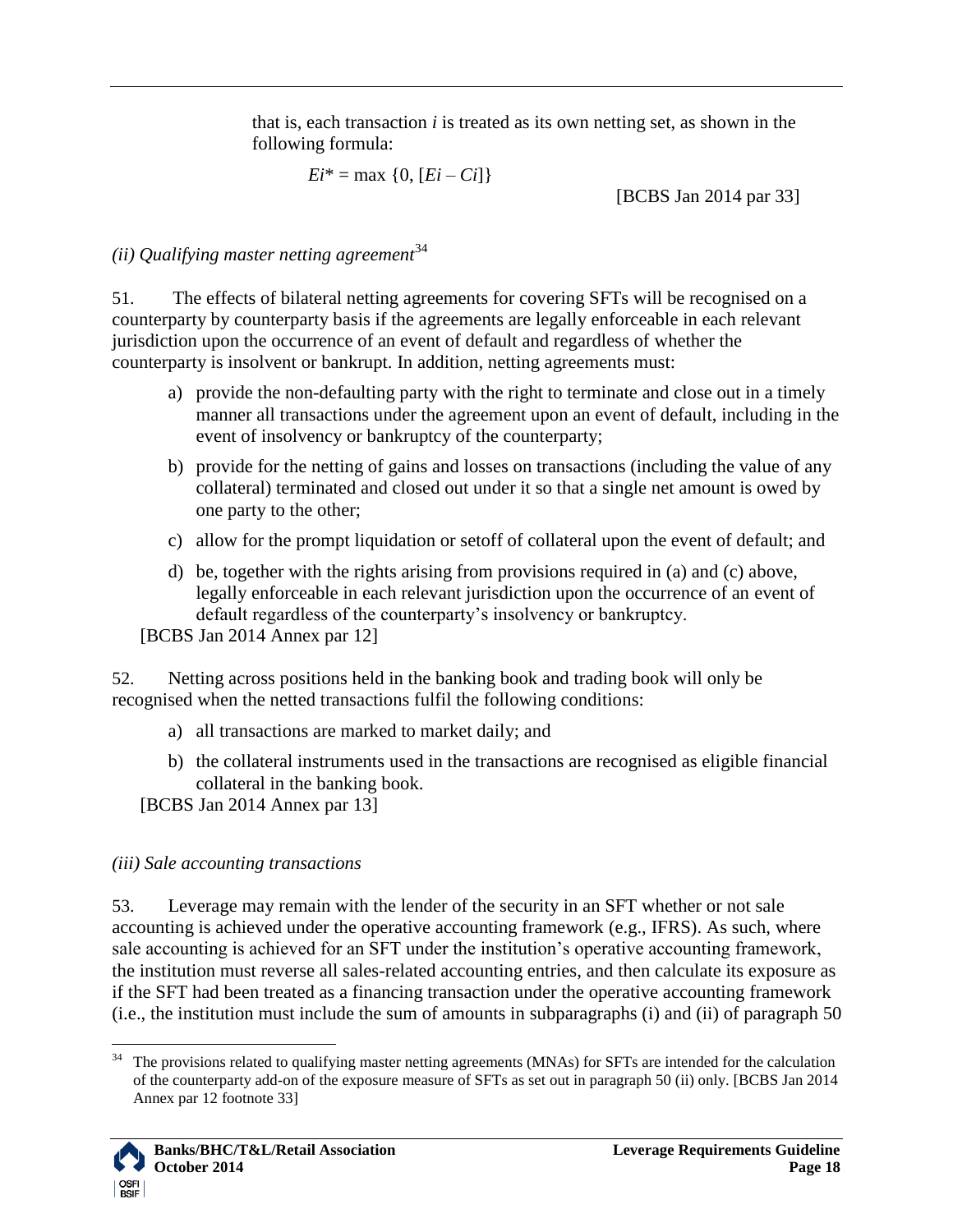for such an SFT) for the purposes of determining its exposure measure. Forward purchase agreements or forward sale agreements treated as derivative contracts that are part of SFTs that qualify for sale accounting treatment under IFRS may be excluded from the exposure measure. [BCBS Jan 2014 Annex par 34]

# <span id="page-18-0"></span>*(iv) Institution acting as an agent providing an indemnity for credit risk*

<span id="page-18-4"></span>54. An institution acting as agent in an SFT generally provides an indemnity or guarantee to only one of the two parties involved, and only for the difference between the value of the security or cash its customer has lent and the value of collateral the borrower has provided. In this situation, the institution is exposed to the counterparty of its customer for the difference in values rather than to the full exposure to the underlying security or cash of the transaction (as is the case where the institution is one of the principals in the transaction). Where the institution does not own/control the underlying cash or security resource, that resource cannot be leveraged by the institution. [BCBS Jan 2014 par 35]

<span id="page-18-3"></span>55. Where an institution acting as agent in an SFT provides an indemnity or guarantee to a customer or counterparty for any difference between the value of the security or cash the customer has lent and the value of collateral the borrower has provided, then the institution will be required to calculate its exposure measure by applying only subparagraph (ii) of paragraph [50.](#page-15-2) [BCBS Jan 2014 par 36]

<span id="page-18-2"></span>56. An institution acting as agent in an SFT and providing an indemnity or guarantee to a customer or counterparty will be considered eligible for the exceptional treatment set out in paragraph [55](#page-18-3) *only* if the institution"s exposure to the transaction is limited to the guaranteed difference between the value of the security or cash its customer has lent and the value of the collateral the borrower has provided. In situations where the institution is further economically exposed (i.e., beyond the guarantee for the difference) to the underlying security or cash in the transaction, a further exposure equal to the full amount of the security or cash must be included in the exposure measure. For example, due to the institution managing collateral received in the institution's name or on its own account rather than on the customer's or borrower's account (e.g., by on-lending or managing unsegregated collateral, cash or securities). [BCBS Jan 2014 par 37]

# <span id="page-18-1"></span>*(d) Off balance sheet exposures*

57. For the purpose of the leverage ratio, off balance sheet (OBS) items will be converted into credit exposure equivalents by applying credit conversion factors (CCFs) to the notional amount of the exposure. The amount after applying the applicable CCF will be included in the exposure measure. Institutions should refer to section 3.2 of the CAR Guideline for a more detailed description of off balance sheet items. [BCBS Jan 2014 Annex par 14]

<sup>35</sup> <sup>35</sup> Where, in addition to the conditions in paragraphs [54](#page-18-4) to [56,](#page-18-2) an institution acting as an agent in an SFT does not provide an indemnity or guarantee to any of the involved parties, the institution is not exposed to the SFT and therefore need not recognise those SFTs in its exposure measure. [BCBS Jan 2014 par 36, footnote 24]